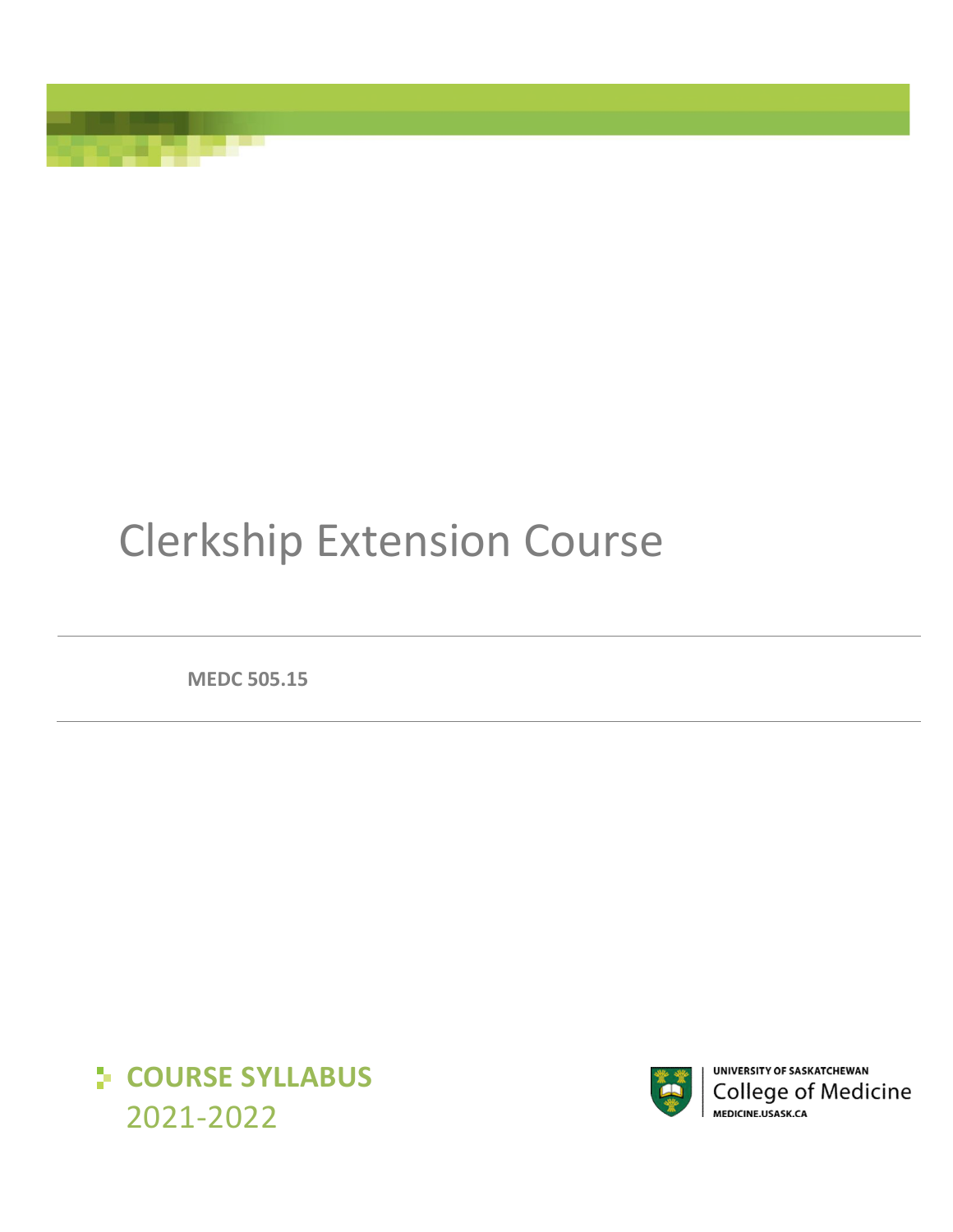*As we gather here today, we acknowledge we are on Treaty Six Territory and the Homeland of the Métis. We pay our respect to the First Nation and Métis ancestors of this place and reaffirm our relationship with one another. We recognize that in the course of your studies you will spend time learning in other traditional territories and Métis homelands. We wish you safe, productive, and respectful encounters in these places.*

# **CLERKSHIP EXTENSION COURSE**

*The Covid-19 pandemic has caused significant changes to delivery of medical curriculum. We are planning to include in-person educational experiences, where possible, during the 2021-22 Fall Term. However, due to pandemic circumstances, the College of Medicine undergraduate education program may need to:* 

- *Modify curriculum content delivery outside of usual procedures and at short notice.*
- *Modify Course assessments, which may need to be changed to a different format, or to have different weighting from that outlined in the syllabus.*
- *Modify the requirements for enrolment in this course.*

*As information becomes available, we will provide updates to students on any changes relating to content originally outlined in the syllabus.* 

**If you are on campus at any time, ensure you know what is required and expected of you:** One of the critical lessons learned in dealing with COVID-19 is knowing that situations can change and we must be flexible and ready to adjust our safety protocols. Instead of listing all of the relevant information in your course outline, the university has create[d a webpage](https://covid19.usask.ca/students.php#Oncampusessentials) where all up-to-date information around returning to campus is listed. You are responsible for regularly checking the health and safety guidelines <https://covid19.usask.ca/about/safety.php#Expectations>and knowing what is expected of you throughout the fall term. The College of Medicine has specific COVID protocols that are also important for you to be aware of and follow on the [College of Medicine website.](https://medicine.usask.ca/students/covid19.php)

# **COURSE DESCRIPTION**

The Clerkship Extension course provides students, who have been unsuccessful in the Canadian Resident Matching Service (CaRMS) match, the opportunity to participate in an additional year of undergraduate medical training. The year is composed of four modules: career advising and mentorship, research project, clinical electives, and clinical experiences.

To obtain permission to register for MEDC 505.15, a student must have successfully completed the requirements for an MD but chosen not to graduate at the end of Year 4. The student must also have actively participated in the first and second iterations of the the CaRMS match, including participating in interviews and submitting a rank order list. Failure to actively participate in the match will disqualify the student from eligibility in this course.

Individualized learning plans for the students will be developed through collaboration between the Undergraduate Medical Education Office, Office of Career Advising and Mentorship, and the student. The goal of year 5 is to have a successful CaRMs match. Therefore, it is expected that students will create a learning plan that strategically incorporates diversity in their elective selection to optimize their chance of matching.

All four components of the course must be undertaken. While students may reside outside of one of the College of Medicine campuses during Clinical Electives in term I, all remaining components of the course must be taken at one of the College of Medicine campuses. At the beginning of the year, students must identify a home site. This may be different than the site assigned during Year 4. The students' mentor and research project/supervisor must be located at the site selected. It is the student's responsibility to inform the College of Medicine if the decision to switch is made.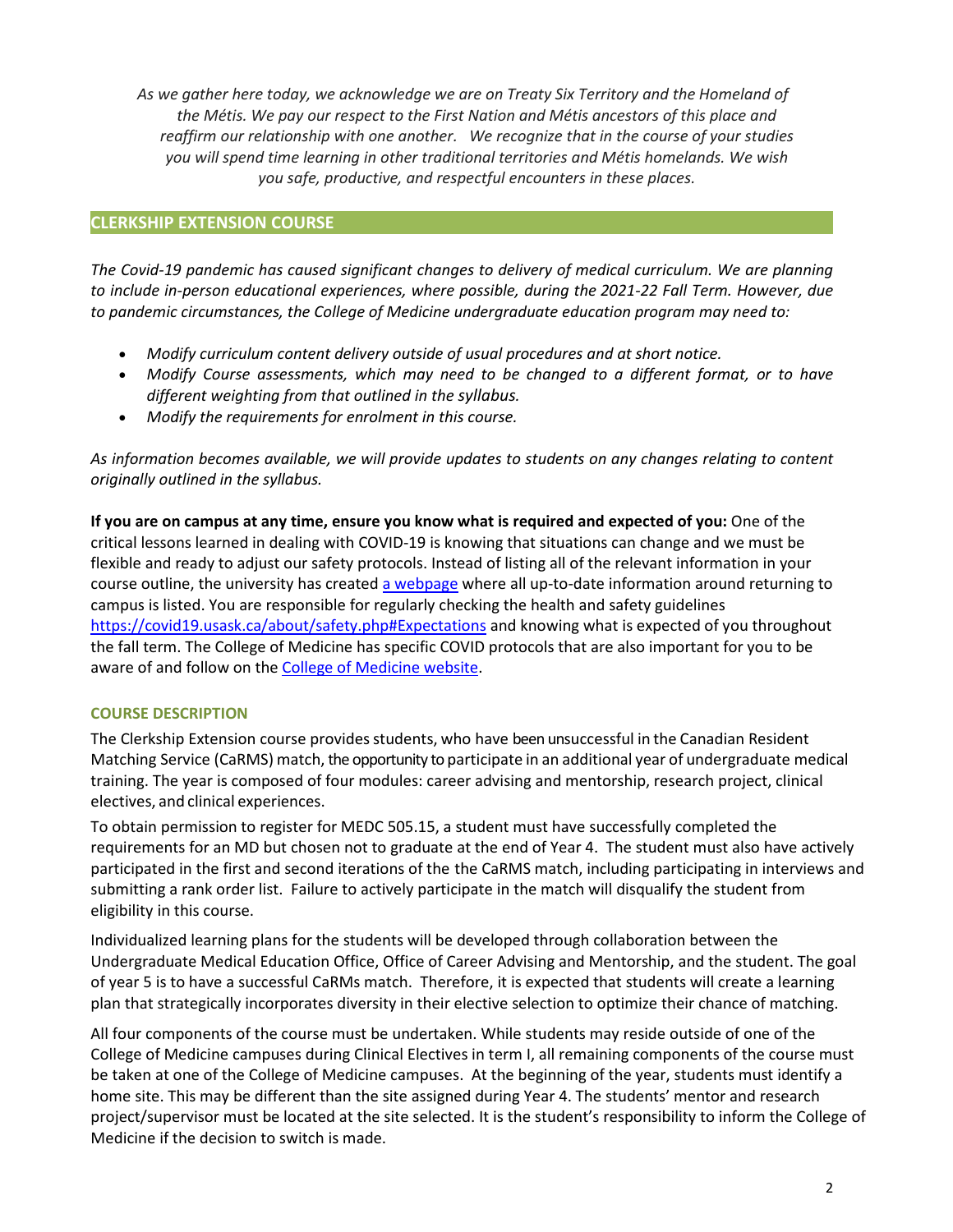It is mandatory for students to actively participate in the following student support meetings with the Office of Career Advising and Mentorship team: career advising, electives planning, mock interviews, personal letter writing, and curriculum vitae (CV) development. Mentors will need to be identified within the first month of the academic year. These individuals will be contacted at various points throughout the year for input about student progress and participation.

This course can only be taken once. The expectation is that the students will graduate with next years' graduating class.

# **OVERALL COURSE OBJECTIVES**

Upon completion of the Clerkship Extension course the students will be expected to:

Medical Expert

- 1. Demonstrate an approach to the diagnosis of common and undifferentiated clinical presentations in the clinical setting.
- 2. Obtain a patient-centered history and physical examination in the clinical setting.
- 3. Develop an appropriate management plan including selection and interpretation of relevant investigations and pharmacologic/non-pharmacologic therapies in the clinical setting.
- 4. Communicator
- 5. Demonstrate appropriate communication skills.

# Collaborator

6. Collaborate with all stakeholders involved in Year 5 participation effectively.

# Health Advocate

7. Identify advocacy measures for addressing the needs of all stakeholders encountered within a clinical experience.

# **Scholar**

- 8. Identify opportunities for learning and growth through reflection and assessing personal performance considering past/present formal and informal feedback.
- 9. Evaluate personal learning and career goals by considering past Year 4 experiences through reflection and consultation.
- 10. Educate others including colleagues, peers, patients, families, and other members of the health care team.
- 11. Apply the principles of research.

# Professional

- 12. Demonstrate professional behavior such as: punctuality, completing tasks in a timely fashion, appropriate attire, and respectful attitudes to patients, families, and other health care providers.
- 13. Demonstrate self-knowledge, recognize limits of knowledge/experience and seek help appropriately.

# Leader

14. Develop a career plan with strategies targeting achievable professional goals and practice.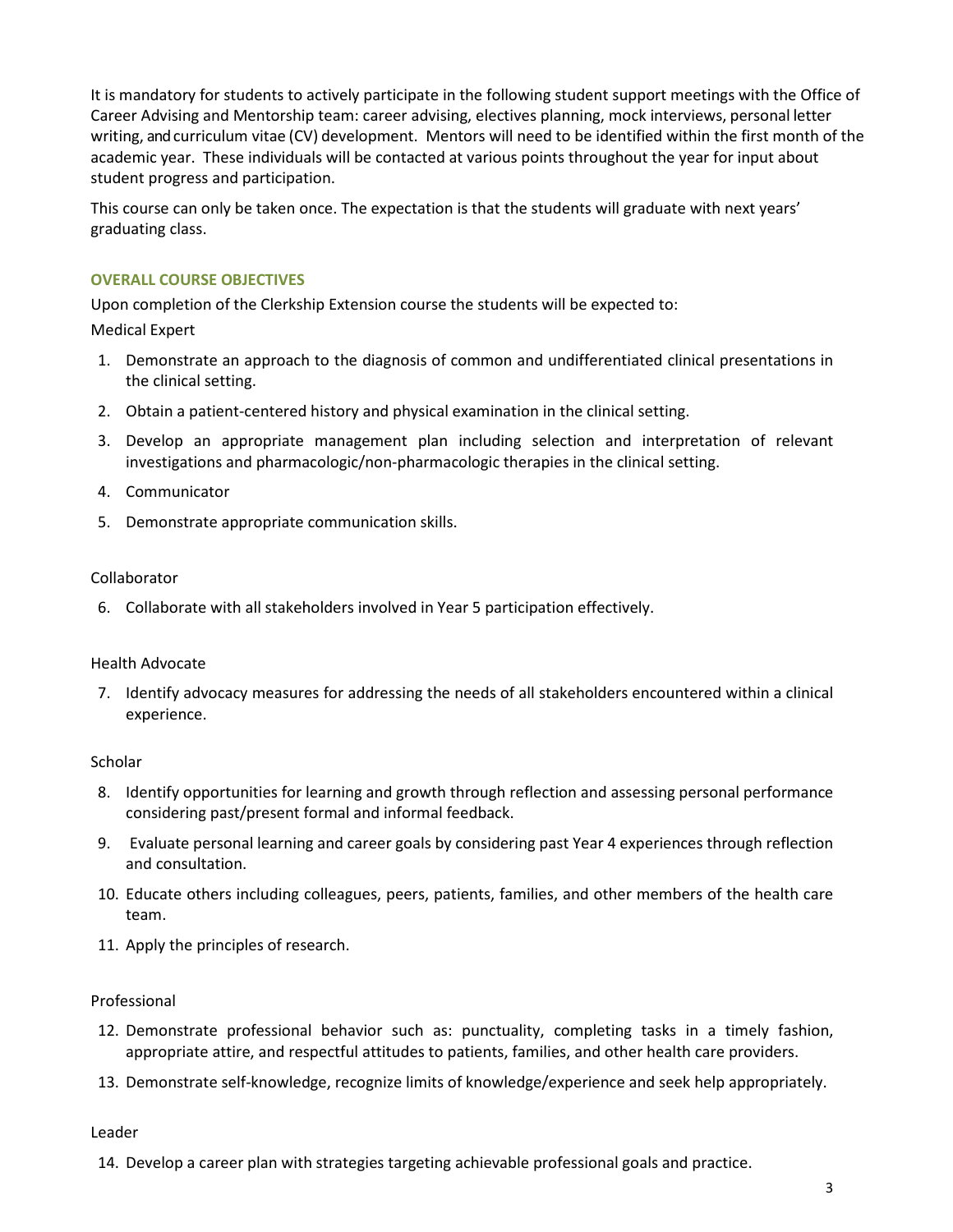15. Demonstrate effective time management.

Information on literal descriptors for grading in the College of Medicine at the University of Saskatchewan can be found in th[e Pre-Clerkship Student Information Guide](https://medicine.usask.ca/documents/ugme/syllabi/student-guide-to-pre-clerkship.pdf) – Student Assessment Section

More information on the Academic Courses Policy on course delivery, examinations and assessment of student learning can be found at: [http://policies.usask.ca/policies/academic-affairs/academic](http://policies.usask.ca/policies/academic-affairs/academic-courses.php)[courses.php](http://policies.usask.ca/policies/academic-affairs/academic-courses.php) NOTE: The College of Medicine a specific policies and procedures for course delivery, exams and assessment that can found on the [Policies, Procedures and Forms](https://medicine.usask.ca/students/undergraduate/policies.php) page of the College of Medicine website.

The University of Saskatchewan Learning Charter is intended to define aspirations about the learning experience that the University aims to provide, and the roles to be played in realizing these aspirations by students, instructors and the institution. A copy of the Learning Charter can be found at: [www.usask.ca/university\\_secretary/LearningCharter.pdf](http://www.usask.ca/university_secretary/LearningCharter.pdf)

# **COURSE CONTACTS**

Course Director: Dr. Joelle McBain [– mcbainjoe@me.com](mailto:mcbainjoe@me.com) 

Year 5 Course Co-Director: Dr. Janna Brusky [- jdb068@mail.usask.ca](mailto:jdb068@mail.usask.ca) 

Administrative Coordinator: Carolyn Blushke - [carolyn.blushke@usask.ca](mailto:carolyn.blushke@usask.ca) (306) 966-7693

Administrative Assistant: Tami Golding - tami.golding@usask.ca (306) 966-5891

## **COURSE SCHEDULE**

The following is the schedule for Term 1: August 3 – December 19, 2021

### **Electives**

Students can decide to take time away from their electives to focus on preparation of their CaRMS application with the Office of Career Advising and Mentorship. However, meetings with the Office of Career Advising will be scheduled and mandatory during the time prior to the CaRMS residency match application deadline for all students.

The following is the schedule for Term 2: January 4 – April 14, 2022

- Electives
- Mentorship, including participating in mock interviews; start/continue research project and clinical sessions
- CaRMs interviews
- Continue research project and participate in clinical experiences

For students who have been unsuccessful in the MCC Qualifying Exam Part I, it is recommended that they participate in the Preparation for Residency Course.

Students will be allowed 3 weeks of vacation time over the course of the year, and 3 days of education leave, similar to the expectation for Year 4.

All learning objectives (course, module, and session) can be accessed through one45 and on the College of Medicine/Curriculum website under the appropriate year and course. A print version is also available. Please access the link below for the most current objectives.

<https://share.usask.ca/medicine/one45/kbase/Curriculum.aspx>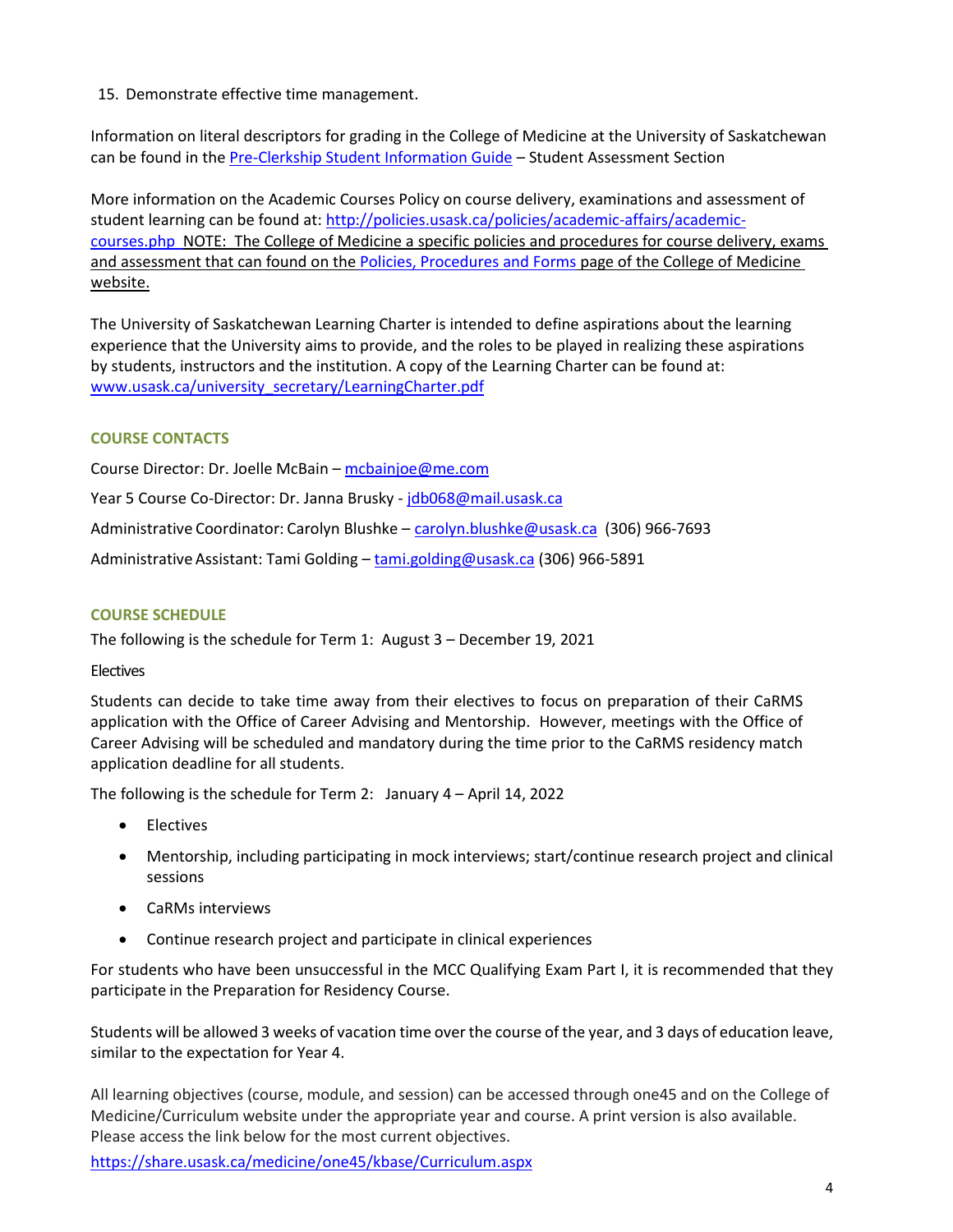## **INDEPENDENT LEARNING**

Please note, students are encouraged and expected to enhance and expand their knowledge of core rotation objectives through self-directed learning, consistent with Pre-Clerkship and Clerkship Self-Directed Learning. This can be done through an identification, analysis and synthesis of credible information sources, a sharing of knowledge with peers and/or instructors, an application of new knowledge within the core rotations, and seeking out feedback from peers and instructors regarding their new knowledge and skills.

## **RECOMMENDED RESOURCES**

Students are recommended to have their laptop, tablet or smart phone available for seminars to participate in cases and quizzes. Additional resources may be provided for specific sessions.

A general medical text should be consulted for reference.

Optional resources include:

Diagnostic and Statistical Manual of Mental Disorders (DSM5) (5<sup>th</sup> ed). American Psychiatric, 2013 Print (in stacks, reserve and reference): [RC455.2 .C4D54 2013](http://sundog.usask.ca/search~S8?/cRC455.2+.C4D54+2013/crc++455.2+c4+d54+2013/-3,-1,,E/browse); Online: <http://sundog.usask.ca/record=b3643275~S8>

Corton MM et al: Williams Obstetrics (25<sup>th</sup> ed). McGraw-Hill Education, 2018 in AccessMedicine; <http://sundog.usask.ca/record=b4448604~S8>

Goldman L and Schafer, A: Goldman-Cecil Medicine (25<sup>th</sup> ed). Saunders, 2016 in Clinical Key <http://sundog.usask.ca/record=b3993675~S8>

Hoffman B and Schorge J: Williams Gynecology (3<sup>rd</sup> ed). McGraw-Hill Education, 2016 in AccessMedicine <http://sundog.usask.ca/record=b4126882~S8>

Kliegman RM et al: Nelson's Textbook of Pediatrics (20<sup>th</sup> ed). Elsevier, 2016 in Clinical Key; <http://sundog.usask.ca/record=b3993676~S8>

Lawrence PF: Essentials of General Surgery (5<sup>th</sup>ed) Lippincott Williams & Wilkins, 2012 Print RD31.E837 2013 NOT AVAILABLE ONLINE

Longo D et al: Harrison's Principles of Internal Medicine (20<sup>th</sup> ed). McGraw-Hill Education, 2018 in McGraw-Hill Education, 2018<https://sundog.usask.ca/record=b4602567~S8>and AccessMedicine <http://sundog.usask.ca/record=b4362005~S8>

Marx J et al: Rosen's Emergency Medicine- Concepts and Clinical Practice (9<sup>th</sup> ed). Mosby/Elsevier 2018 in Clinical Key;<http://sundog.usask.ca/record=b4333865~S8>

Ruldoph CD et al: Rudolph's Pediatrics., (23<sup>rd</sup>ed) McGraw-Hill Education, 2018 in AccessPediatrics <http://sundog.usask.ca/record=b4362021~S8>

Tintinalli JE et al: Tintinalli's Emergency Medicine: A Comprehensive Study Guide (9<sup>th</sup> ed). McGraw-Hill Education, 2017;<http://sundog.usask.ca/record=b4448603~S8>

Townsend CM et al: Sabiston Textbook of Surgery: The Biological Basis of Modern Surgical Practice (20th ed). Elsevier, 2017 in Clinical Key;<http://sundog.usask.ca/record=b4135707~S8>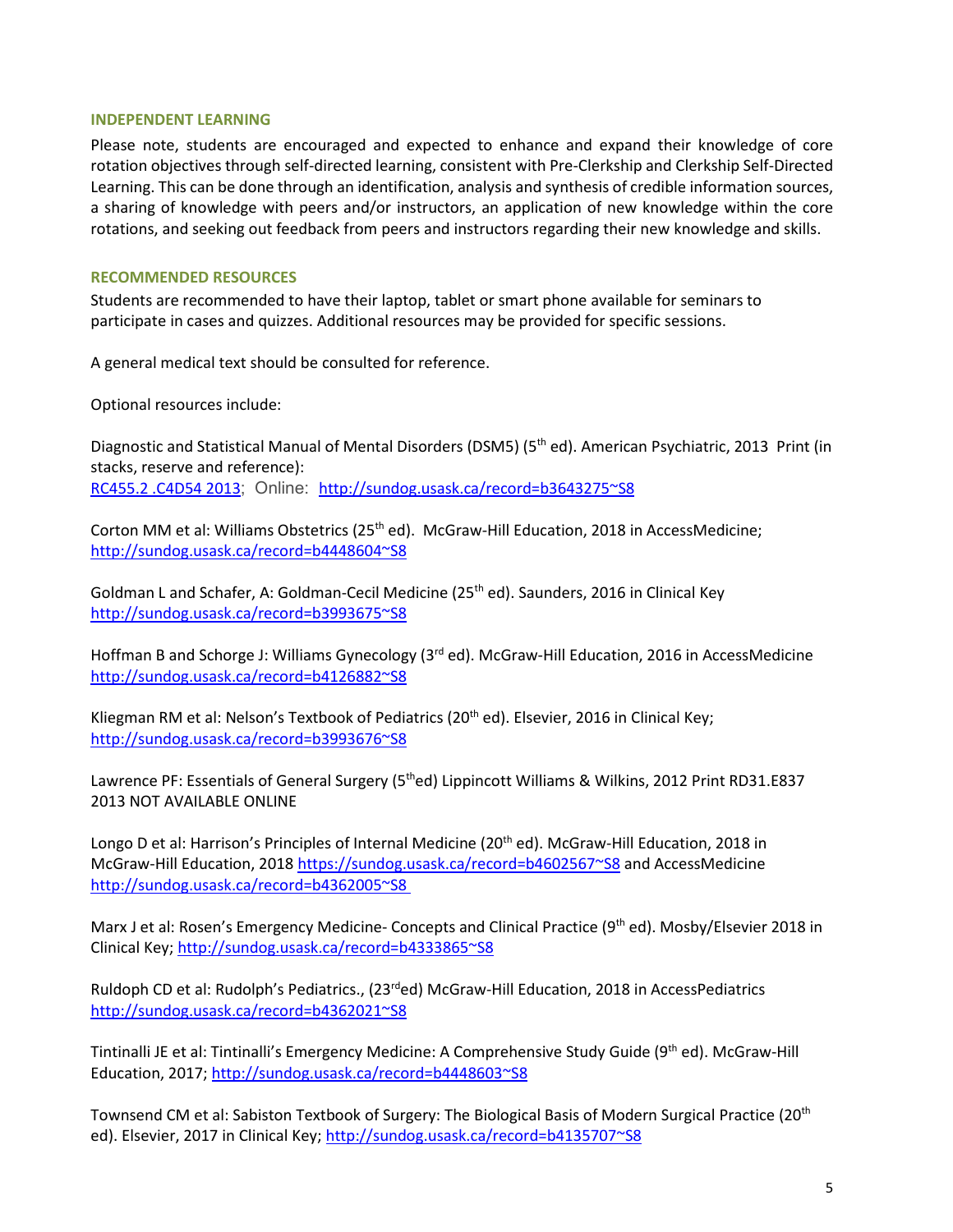# Undergraduate Diagnostic Imaging Fundamentals E-Book

The Undergraduate Diagnostic Imaging Fundamentals, by Dr. Brent Burbridge (MD, FRCPC) is an e-book resource to augment the presentation for imaging of common clinical conditions. Guiding principles related to minimizing radiation exposure, requesting appropriate imaging, and static images are enhanced and discussed. Additionally, users can access other imaging from the Dicom viewer (ODIN) to further advance their experience with viewing diagnostic imaging pathologies.

<https://openpress.usask.ca/undergradimaging/>

## **COURSE DELIVERY**

Students will learn through a variety of methods including:

- Independent self-directed learning
- In-patient and out-patient exposures
- Participating in a research project
- Participating in self-reflection

### **COURSE MATERIAL ACCESS**

Course materials will be specific to each clinical situation.

### **MEDICAL INSTRUMENTS**

A stethoscope is required. The hospitals provide examining kits consisting of ophthalmoscope/otoscope and reflex hammer on most wards (the quality and availability of these is variable).

PPE (Personal Protective Equipment) is strongly encouraged and available in most patient areas. This is not limited to standard precautions which are the basic level of infection control which should be used in all patients all of the time.

### **COURSE ASSESSMENT**

| <b>COMPONENT</b>                                               | <b>COMPONENT</b><br><b>REQUIREMENT</b> | <b>WEIGHTING IN</b><br><b>FINAL MARK</b> |
|----------------------------------------------------------------|----------------------------------------|------------------------------------------|
| 1) Elective module - Clinical Assessment (ITAR)                | 70%                                    | 40%                                      |
| 2) Career advising module - Reflective Assignments             | 70%                                    | 20%                                      |
| 3) Research Project Abstract                                   | 70%                                    | 15%                                      |
| 4) Research Reflection                                         | 70%                                    | 10%                                      |
| 5) Clinical Experiences module - Clinical Assessment<br>(ITAR) | 70%                                    | 15%                                      |
| <b>Total Course Mark</b>                                       |                                        | 100%                                     |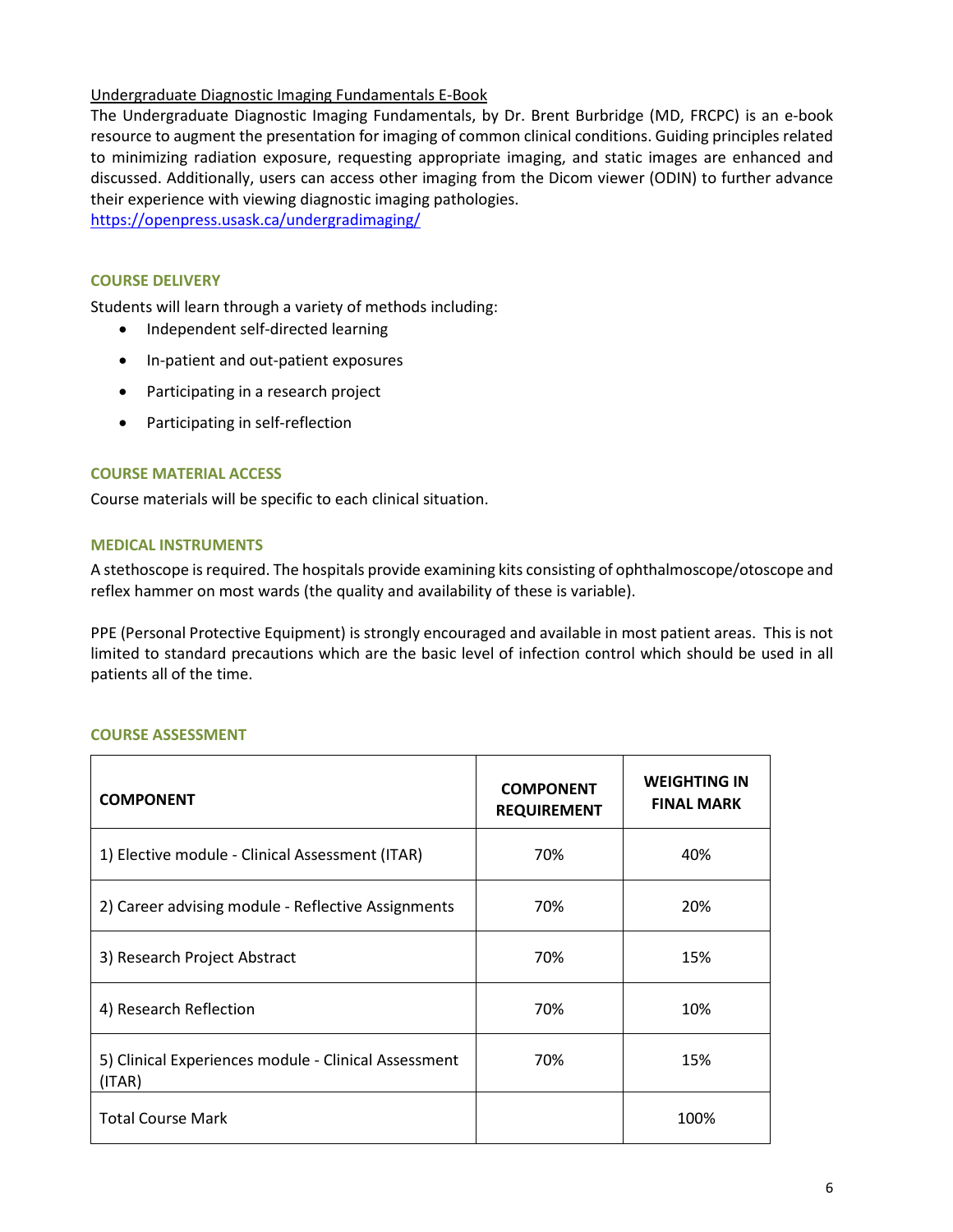# **1 ELECTIVE MODULE**

## **ASSESSMENT**

Assessment (Elective module – Clinical Assessment)

Each elective must have an elective Summative Assessment Form (In Training Assessment Report ITAR) submitted to the UGME. All Summative Assessments will be averaged to make up the student's final mark for the component. Clinical experiences Summative Assessments are set to an averaged minimum of 70% to pass this component.

## **2 CAREER ADVISING MODULE**

### **REFLECTIVE ASSIGNMENTS**

Students will be required to submit three reflections throughout the course, they will focus towards their preparedness for the CaRMS process past and present. A rubric will be posted to One45 with a 70% pass mark.

# **3 RESEARCH PROJECT MODULE**

Students are expected to be active participants in research or a medical education project. This should be discussed with the Course Chair and Research Lead, if applicable, prior to beginning. Students are encouraged to present their research at the department level or higher. In addition, the research abstract and reflection must be completed with a pass mark of 70%. A rubric will be posted to One45 with a 70% pass mark.

## **4 CLINICAL EXPERIENCES MODULE**

This module will be assessed through Clinical Summative Assessments. One Summative Assessment form will be required to be submitted to the UGME per clinic. Each Summative Assessment will equally contribute to the final summative Clinical Assessment (ITAR) mark.

Clinical Summative Assessments are averaged, with a minimum of 70% needed to pass this component.

### **MIDTERM AND FINAL EXAMINATION SCHEDULING**

Midterm and final examinations must be written on the date scheduled.

Students should avoid making prior travel, employment, or other commitments for in-term exams and final exams. If a student is unable to write an exam through no fault of their own for medical or other valid reasons, they should refer to the College of Medicine [Deferred Exam policy and procedure.](https://medicine.usask.ca/policies/deferred-exams.php)

### **RUBRICS**

Where applicable, rubrics for all assignments will be posted on one45 for the relevant session. For those assignments submitted via Canvas they are also posted in Canvas. In the event of a discrepancy between the two versions, that posted on Canvas shall be taken to be correct.

## **COURSE POLICY FOR SUCCESSFUL COMPLETION AND REMEDIATION**

The requirements for successful completion of the Year 5 Course are listed below.

• Students will be considered to have successfully completed the Year 5 Course if they have passed every module in the course.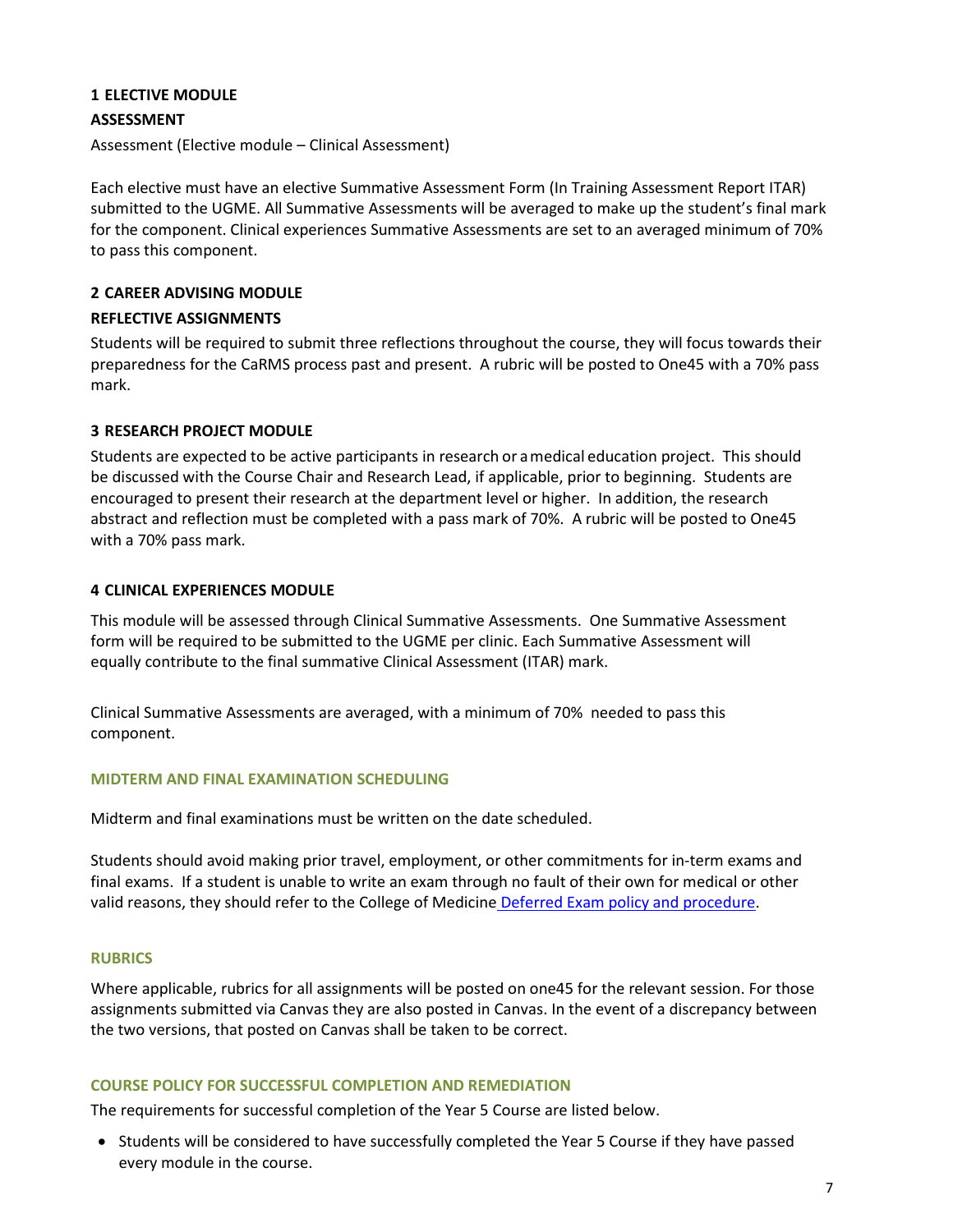- Students failing one module will be deemed to be experiencing academic difficulty. They will be required to meet with the Year 5 co-chairs and/or course sub-committee of at least 3 people, (Year 5 co-chair(s), mentor and a representative of the academic support team) to discuss ways to improve academic performance and to plan remediation. The student is encouraged to invite an Office of Student Affairs representative present if desired. If the module failure is not identified until the end of term, then a subcommittee meeting may not be held, but the academic outcomes will be determined by the promotions committee.
- Students who are identified as being in academic difficulty as defined in (B) above may be offered remediation for relevant module for which they did not achieve the standard. The Year 5 co-chairs will determine the specific type of remediation needed for each individual student, targeted to the areas of academic weakness. This remediation may be in the form of additional rotational weeks, supplemental assignments, and/ or supplemental assessments as determined by the course chair(s).
- A student who has failed two or more modules, or a supplemental assessment, will be considered to have been unsuccessful in the Year 5 Course and will NOT be offered further supplemental assessments as per usual course policy. Further decisions regarding academic outcomes will be adjudicated by the Clerkship Promotions Committee and the Student Academic Management Committee. Students, having successfully completed the required Year 3 and 4 components of the MD program, will still be eligible to graduate, but if they are determined to have failed MEDC 505.15, will receive an "F" on their transcript for that course.
- Success in any supplemental assessment will be accorded a maximum grade equivalent to the minimum requirement for that component of the course. Remediation will occur by the end of Year 5.
- Students with significant professionalism concerns may also be deemed unsuccessful in the course on the basis of unprofessional conduct.

# **ATTENDANCE EXPECTATIONS**

See the Clerkship Attendance and Absence Policy. [https://medicine.usask.ca/policies/clerkship](https://medicine.usask.ca/policies/clerkship-attendance-and-absence-policy.php)[attendance-and-absence-policy.php](https://medicine.usask.ca/policies/clerkship-attendance-and-absence-policy.php)

All scheduled electives and weekly clinical sessions are mandatory.

Similar to Year 4, students in this course will be given 3 weeks of vacation time (2 weeks over the Christmas break, and one week of their choosing). In addition, they may take a maximum of 3 days for Education leave.

Unexplained absences will be treated very seriously and will prompt a meeting to discussion professionalism, with associated documentation. These absences may be reflected in the final grade and may constitute grounds for failure of the rotation, even if the student has passed other assessments. Students should contact the UGME office, and rotation coordinator or departmental administrative assistant for that particular elective or clinical session as soon as possible if an absence is necessary.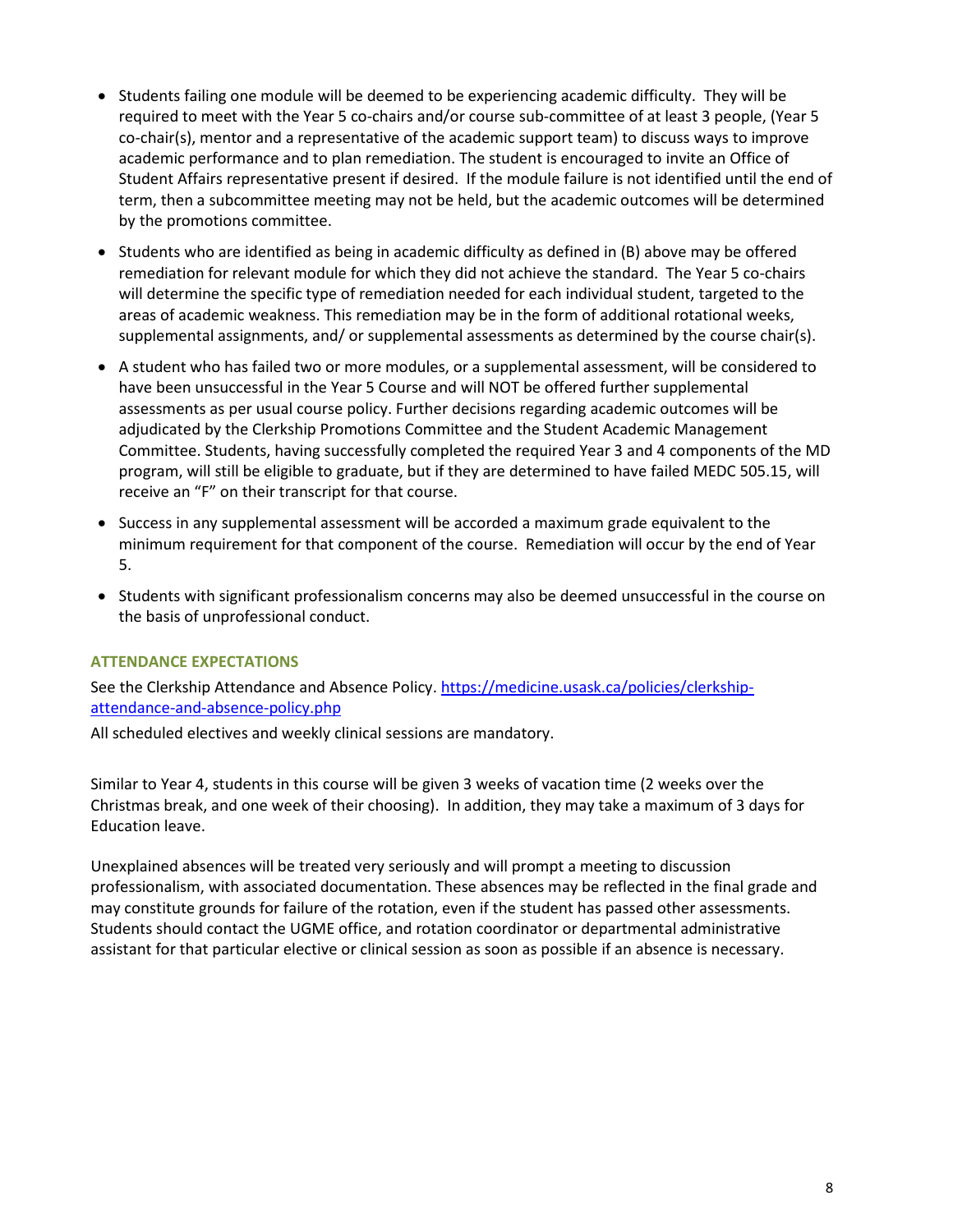# **COURSE MODULES**

## The course consists of four modules.

## **Career Advising and Mentorship Module**

This module will be assessed through three reflective assignments distributed throughout the year. A rubric for marking will be used in the grading of assignments.

A reflection focus and associated rubric will be sent to students three weeks prior to the assignment deadline. The rubric will also be posted on one45. Assignment dates will be as follows:

Reflection 1 – Sept 13, 2021 by 23:59 Reflection 2 – Nov 29, 2021 by 23:59 Reflection 3 – April 14, 2022 by 23:59

### **Career Advising - Appointment Confidentiality and Conduct**

Career Advisors will help students:

- Understand their current situation and reflect on the result of the previous residency match
- Articulate their goals and how they plan to approach the next match
- Identify their strengths, assets, and supports
- Explore alternate options, possibilities, and solutions
- Make a list of next steps
- Access additional resources and supports

A Career Advisor can assist students to choose electives that will align with their overall plan, but are limited in other areas they can counsel. A Career Advisor can, however, suggest other services on campus to support these types of questions and concerns (e.g. Office of Student Affairs, Student Counseling Services, etc.)

Career Advisors respect students' privacy and will take measures to ensure that their information remains secure and private. As required by the Canadian Standards and Guidelines for Career Development Practitioners Code of Ethics, Career Advising will ONLY release confidential information with permission OR if there is clear evidence of imminent danger to the student or others OR where required by law.

Mandatory Course Components

- 1. Career Advising Intake Appointment/Orientation
- 2. Electives planning
- 3. CV review
- 4. Personal Letter review
- 5. Career Advising check in
- 6. Mock Interview
- 7. Mock Interview #2
- 8. Post-CaRMS interview reflection/rank order list composition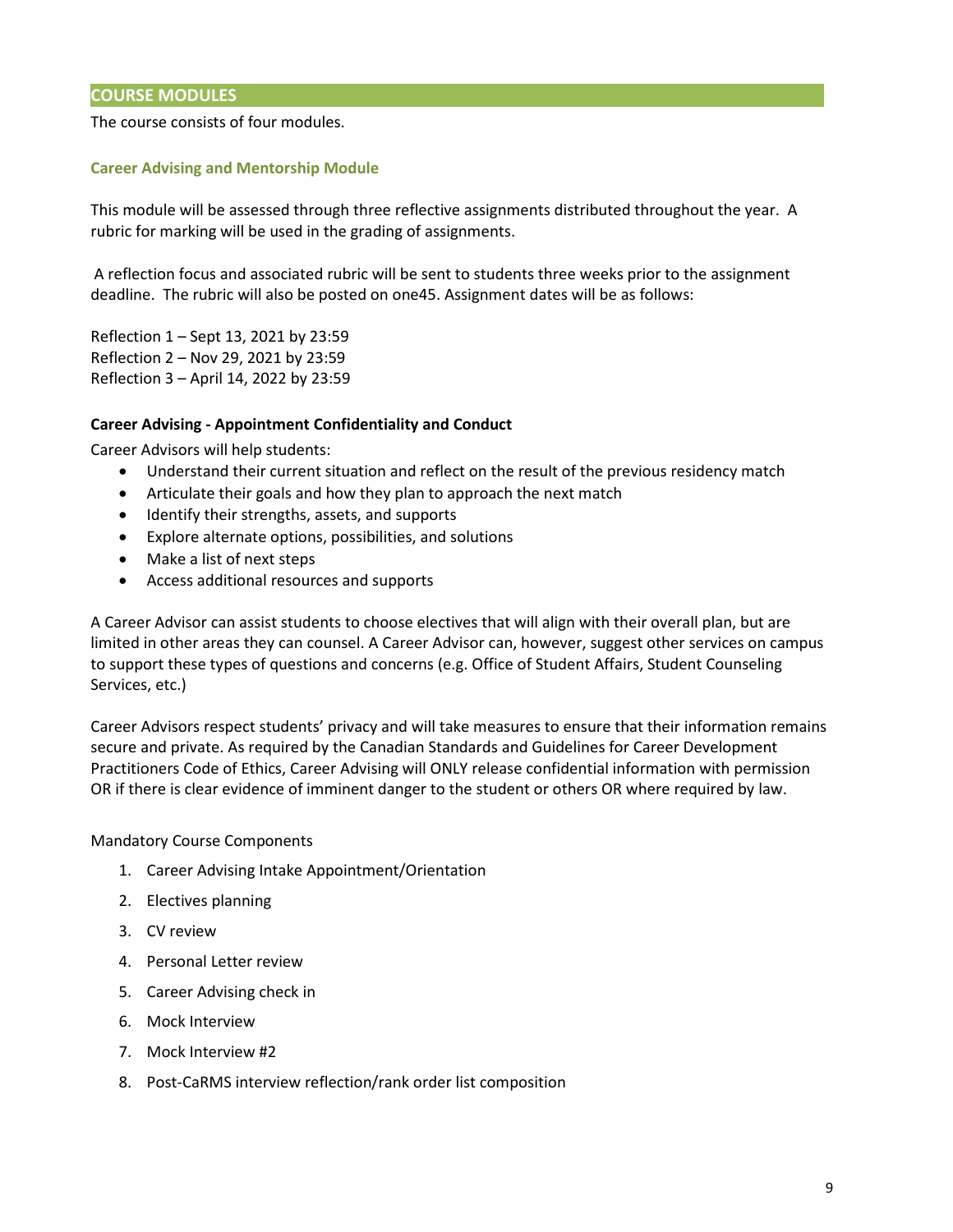# Meeting 1

- Reasons for not matching
- Generalist and Specialty choices: perceived important qualities of specialty, strengths of specialty, challenges of specialty, competitiveness of specialty
- Electives plan (Approval of the plan to be done by the Year Chair in keeping with the Electives Policy)
- Program application plan

# Subsequent Meetings

- Follow up from past meetings
- Ongoing reflection on specialties and how student suits the specialties and the specialties suit the student
- Follow up on elective plan going forward
- Reflection on elective experiences to date
- Update re: CV & personal letter composition
- Approval of research project
- Follow up on research

# **Mentorship**

Students must select a practicing physician from the Saskatchewan medical community to be a designated mentor. This can be someone whom the student has had a successful previous mentoring arrangement with or a new designate. The mentor and mentee must agree to the terms of the contract. The mentor is expected to be a bit more supportive than a typical, informal partnership as the Extended Clerkship course is a crucial component in supporting the student's match. This successful Year 5 match will require commitment on the part of both partners. The following agreement provides a starting framework for the partnership. Each party should understand that he/she may withdraw from the relationship at any time by contacting the Office of Career Advising and Mentorship (OCA&M) a[t med.mentoring@usask.ca.](mailto:med.mentoring@usask.ca)

### **Contact Agreement**

# Duration of the Agreement

The duration of the formal mentoring relationship is from August 3 to April 14. Contact may be in person or by telephone; however, face-to-face contact is important until November 21 when applications are due. Mentee/mentor should allow enough time during a contact for discussion of goals, as well as questions from the mentee concerning their professional and/or personal development. Participants are welcome to remain in a voluntary mentorship relationship after the Year 5 goals are met, but an expectation to report will not exist.

# Frequency of the Agreement

Mentee and Mentor agree to meet once a month until mid-March.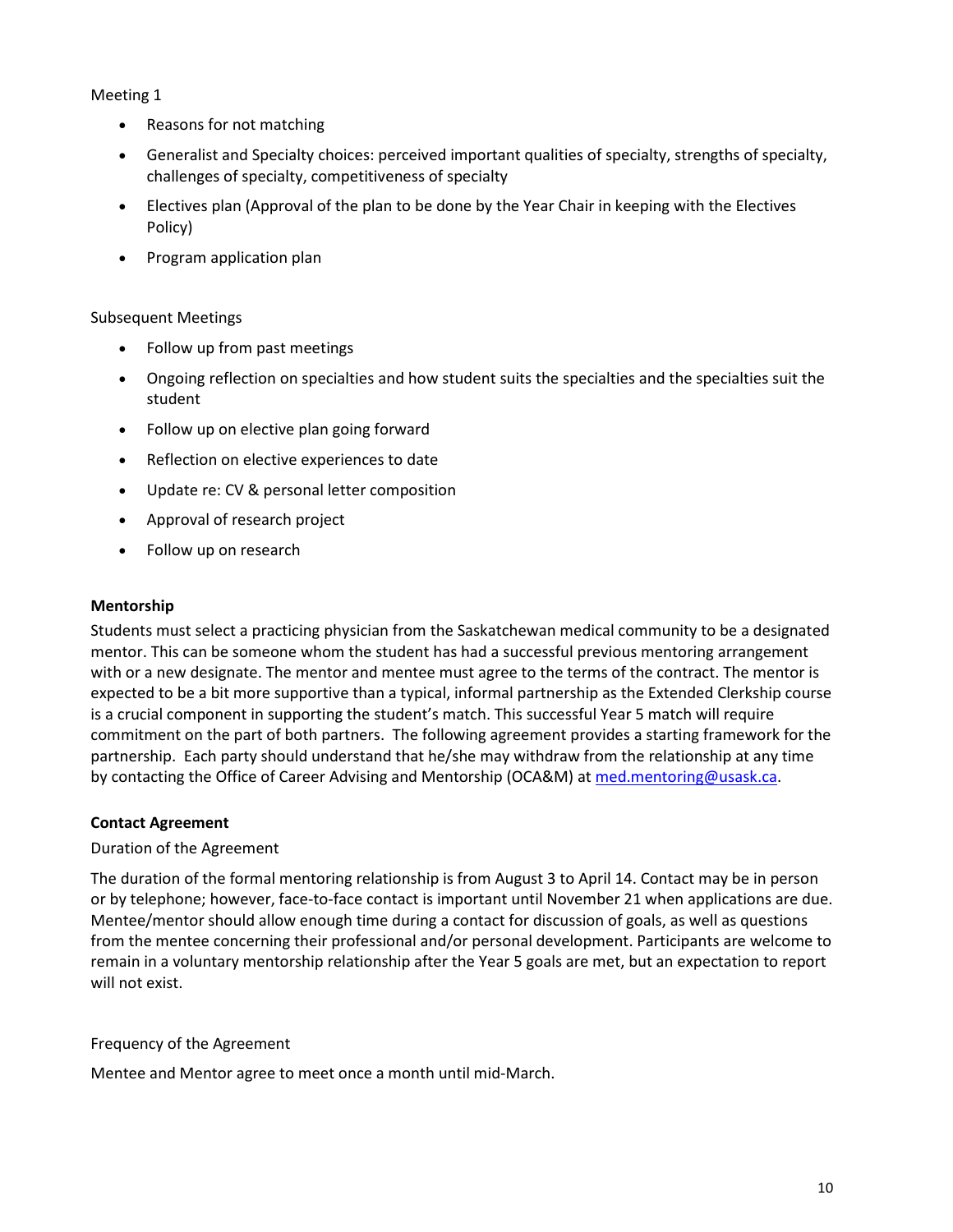# Communication

The Year 5 team and the OCA&M will contact the mentee and mentor periodically throughout the year. It is expected that participants will report to the administration on the effectiveness of the partnership. Mentee and Mentors complete a final evaluation of the experience at the end of Year 5.

## Parameters/Conflicts of Interest

The mentor cannot be in a position to assess the student.

## Confidentiality

Confidentiality is of the utmost importance and must be respected by both participants.

### **Mentee Goals**

The mentee should establish with the mentor at least three professional development or personal growth goals. What does success look like to you in the match process? *Goals should be specific, measurable, attainable, relevant, and have a defined time-frame.*

Mentees are expected to submit a schedule of projected meeting times and potential issues/topics that could addressed to the Office of Career Advising and Mentorship (OCA&M) prior to the start of the course.

## **Clinical Electives Module**

## **Electives General Information**

An early elective plan must be submitted to the Year 5 Co-Chairs for approval at least one month prior to applying for any electives. This is to ensure appropriate diversity is met as well as an appropriate overall plan.

Students will have 22 weeks of elective time that align with identified career aspirations and matching strategy. Electives are scheduled to occur during Term 1 and the first two weeks of Term 2. Specific elective schedules will be dependent on the elective chosen.

This Module will be assessed through Elective Summative Assessments. Summative Assessments will be required as per the elective policy. Each will equally contribute to the final mark.

Call – Call may be expected on some of the elective rotations. This will need to be arranged individually between the preceptor and/or the department coordinator for that elective.

### **ELECTIVES POLICY**

### **1. Purpose**

1.1. To state elective expectations regarding approved sites, duration, Clerk assessment forms and elective evaluations, the appropriate procedure for elective approval and change/cancellation requests, immunization requirements, as well as malpractice and personal insurance.

1.2. To outline the importance of additional electives with the understanding that Clerks need vacation time to support their mental, physical, and spiritual wellness.

1.3. To ensure compliance with Accreditation Standards:

- Standard 6.5a: There are opportunities for elective experiences in the medical curriculum particularly in the later years of the educational program that permit medical Clerks to gain exposure to and deepen their understanding of medical specialties reflecting their career interests and to purse their individual academic interests.

- Standard 6.5b: The medical school has policies or practices that encourage medical Clerks to use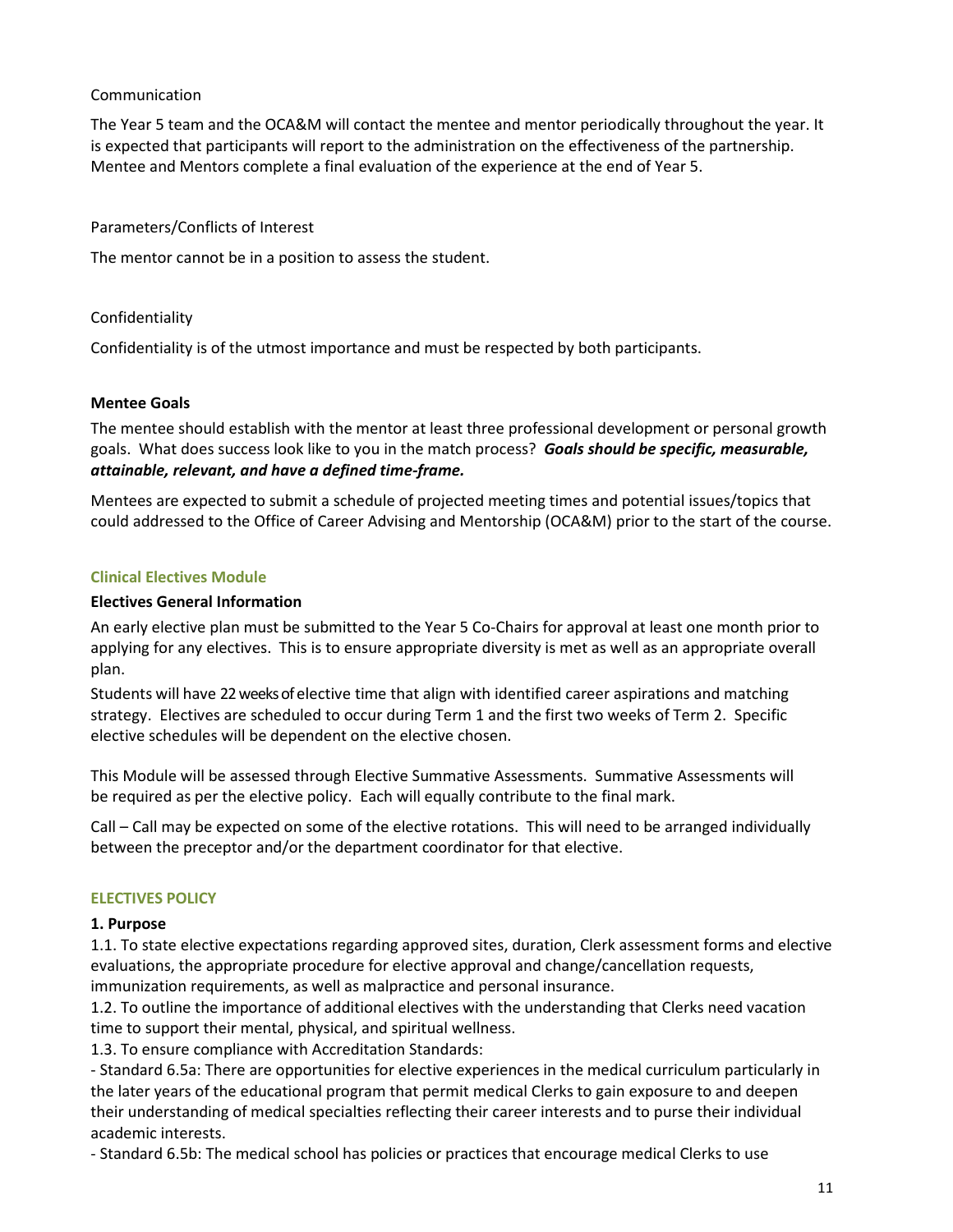electives to pursue a broad range of interests in addition to their chosen specialty.

# **2. Definitions**

**UGME**: Undergraduate Medical Education.

**CACMS**: The Committee on Accreditation of Canadian Medical Schools (CACMS) was founded to act as the reliable authority for the accreditation of programs of medical education leading to the MD degree in Canada. The CACMS accredits complete and independent medical schools whose students are geographically located in Canada for their education, and which are offered by universities that are chartered and operated in Canada. (Reference: [https://cacms-cafmc.ca/about-cacms\)](https://cacms-cafmc.ca/about-cacms)

**Summative assessment**: The quantitative assessment used to measure students' understanding and theoretical application skills after a predetermined period of instruction of a section, chapter, unit, module, or course.

**Formative assessment**: The assessment used formally and informally to monitor as well as support students' learning progress during instruction of a course/rotation. It typically involves qualitative or narrative feedback (rather than quantitative scores) to focus on specific content details and aspects of performance.

**CaRMS**: Canadian Resident Matching Service.

**AFMC**: Association of Faculties of Medicine of Canada.

# **3. Scope**

This policy applies to U of S College of Medicine undergraduate students in the graduating class of 2018 and onward.

# **4. Policy Guidelines**

Clerks are responsible for arranging their electives. Electives may be completed at:

- Any CACMS accredited medical school and/or LCME accredited North American medical school.

- Approved international sites.

- Other sites as approved by the UGME Year Chair.

Clerks will not be granted credit for an elective supervised by a member of their immediate or extended family as well as anyone with whom they have a personal relationship with or have another conflict of interest. Additionally, Clerks will not be granted credit for an elective with any physician providing care to them, or physicians with the Office of Student Affairs. [https://medicine.usask.ca/policies/conflict-of](https://medicine.usask.ca/policies/conflict-of-interest.php)[interest.php](https://medicine.usask.ca/policies/conflict-of-interest.php) 

Clerks are strongly encouraged to meet with a Career Advisor prior to their electives application to develop a personalized learning plan for their elective year. All students must submit their electives worksheet to the UGME office [\(ugme.electives@usask.ca\)](mailto:ugme.electives@usask.ca) which is then sent to the appropriate Year Chair/ Site Coordinator for approval, recognizing that changes may occur due to scheduling. Focus will be placed on the 12 weeks of electives prior to CaRMS.

All elective applications must be requested through the appropriate Department Coordinators. Electives cannot be scheduled directly with an individual preceptor or site as this impedes departmental scheduling and coordination of Clerks. Clerks looking for a certain experience must include this request in their elective form or speak with the Department Coordinator. Before starting an elective, Clerks must have approval from the Year Chair or Year Site Coordinator. Clerks must ensure pertinent information regarding each elective is current and accurate in One45. The Clerk is responsible for ensuring an Elective Assessment form is completed by the preceptor and submitted on One45 within 6 weeks of the elective end date. Failure to do so will be considered a failed elective and no credit will be granted. The Clerk is responsible for completing the appropriate elective evaluation within 4 weeks of the elective end date and submitting it on One45.

All Clerks must complete a minimum of 20 weeks of electives. There are 22 weeks of electives scheduled, with the potential for 1 week (plus 1 week carry over from Year 3) of vacation time, and the potential for two weeks of remediation/independent learning time. Please note the maximum amount of time away from an elective in order to be considered complete is 3 days out of a 2-week elective. One-week electives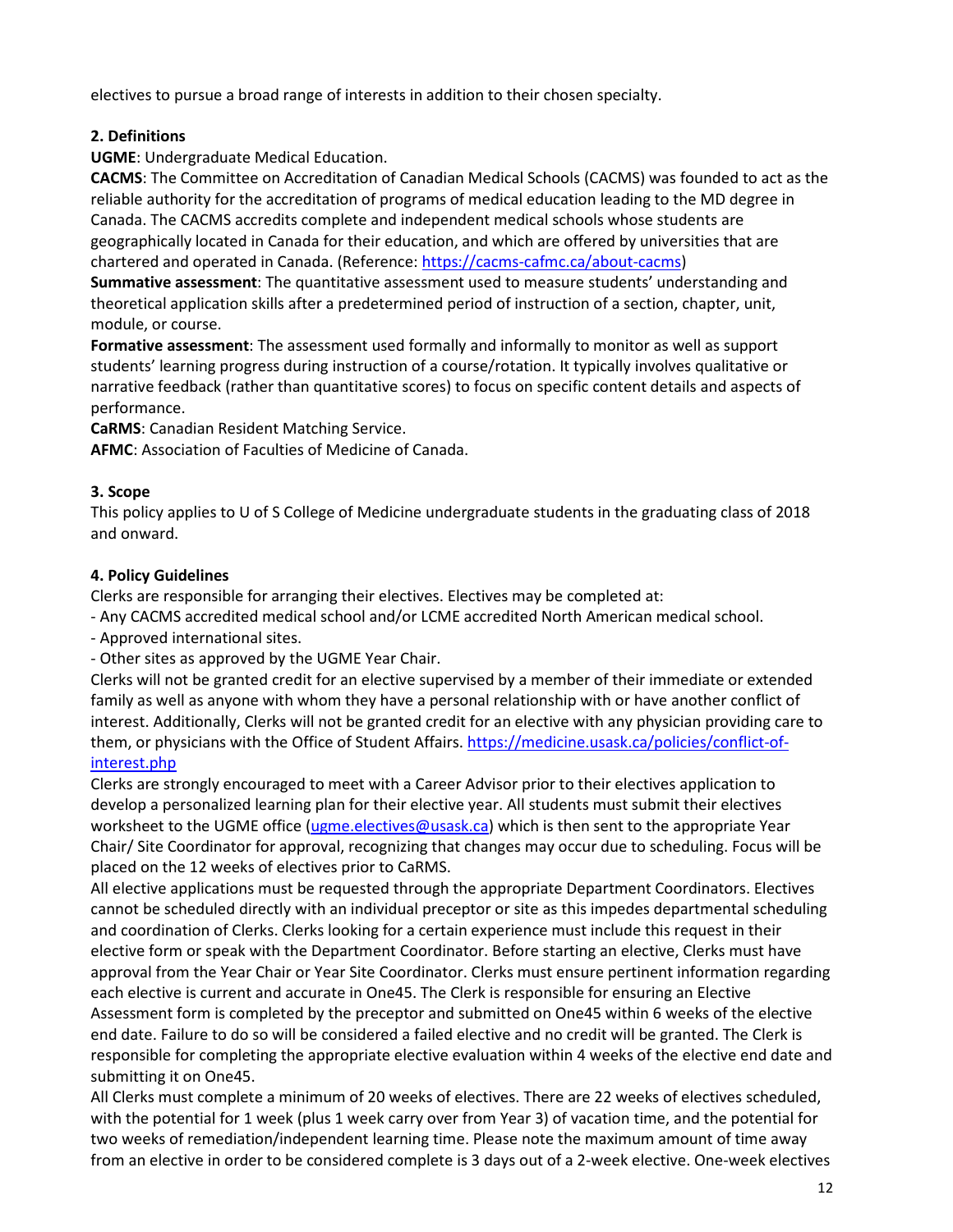can be counted towards the total number, but no vacation time will be allowed during this week. An elective must be passed in order to receive credit. If a student fails an elective for whatever reason, they may be required to remediate, even if they have met the 20 week minimum. Most electives are a minimum of two weeks in duration. Typically, a maximum of 6 weeks will be allowed. Electives start on Monday (Tuesday in the case of statutory holidays) and end on Friday. Weekends are for travel time. It is recommended that Clerks choose to participate in electives in Saskatchewan during the CaRMS match results to facilitate working on the second iteration and accessing the support to do so.

# **5. Procedures**

Clerks must apply through the AFMC portal for all electives beginning with the Class of 2022 [\(https://www.afmcstudentportal.ca/\)](https://www.afmcstudentportal.ca/). Application timelines are 26 weeks prior to the start date of the elective. Refer to the AFMC portal for:

- AFMC Clerk Registration Information

- AFMC Clerk Application Process
- AFMC Help Documents
- -AFMC Timelines

# **5.1 Electives in Departments at U of S Sites**

Clerks should apply for in-province electives by clicking on the "Home Electives Students" tab on the U of S AFMC portal homepage [\(https://www.afmcstudentportal.ca/institution/uSaskatchewan#/\)](https://www.afmcstudentportal.ca/institution/uSaskatchewan#/). If an elective opportunity is extended, the Clerk will have 7 days to accept or decline the opportunity. Once the elective is accepted, it will be considered finalized and the information will be added to One45. The Clerk is responsible for ensuring an Elective Assessment form is completed by the preceptor and submitted on One45 within 6 weeks of the elective end date. Failure to do so will be considered a failed elective and no credit will be granted. The Clerk is responsible for completing the appropriate elective evaluation within c of the elective end date and submitting it on One45.

# **5.2 Electives in Other Canadian Provinces**

For confirmed electives to be added to One45, the Clerk must email the official confirmation from the AFMC Portal to[: ugme.electives@usask.ca.](mailto:ugme.electives@usask.ca) In order to be approved, the student must include a preceptor name and email with the AFMC confirmation. Once submitted, the elective will be considered finalized. The Clerk is responsible for ensuring an Elective Assessment form is completed by the preceptor, as well as submitted to and received by the UGME Office. Clerks can send the Elective Assessment Form through One45 by setting up a temporary account through the Sharepoint site:

[https://share.usask.ca/medicine/ugme/electives/Lists/Outofprovince%20Elective%20Preceptors/NewFor](https://share.usask.ca/medicine/ugme/electives/Lists/Outofprovince%20Elective%20Preceptors/NewForm.aspx) [m.aspx](https://share.usask.ca/medicine/ugme/electives/Lists/Outofprovince%20Elective%20Preceptors/NewForm.aspx) . Clerks will be notified within 2 weeks of the end date of the elective if an Elective Assessment form has not been received. Clerks must ensure the UGME Office receives their final Elective Assessment form from the appropriate preceptor within 6 weeks of the elective end date. Failure to do so will be considered a failed elective and no credit will be granted. The Clerk is responsible for completing the appropriate elective evaluation within 4 weeks of the elective end date and submitting it on One45. For electives 4 weeks or longer, it is strongly recommended that the Clerk requests their preceptor to provide mid-point formative feedback and complete a Formative Assessment form; however, a Formative Assessment form is not required to be submitted to the UGME Office.

# **5.3 International Electives**

The minimum elective duration is 2 weeks with a maximum of 8 weeks. Clerks must submit the international electives application form to the Year Chair for approval at least 6 months before the start date of the proposed elective. The application can be found on the Sharepoint site: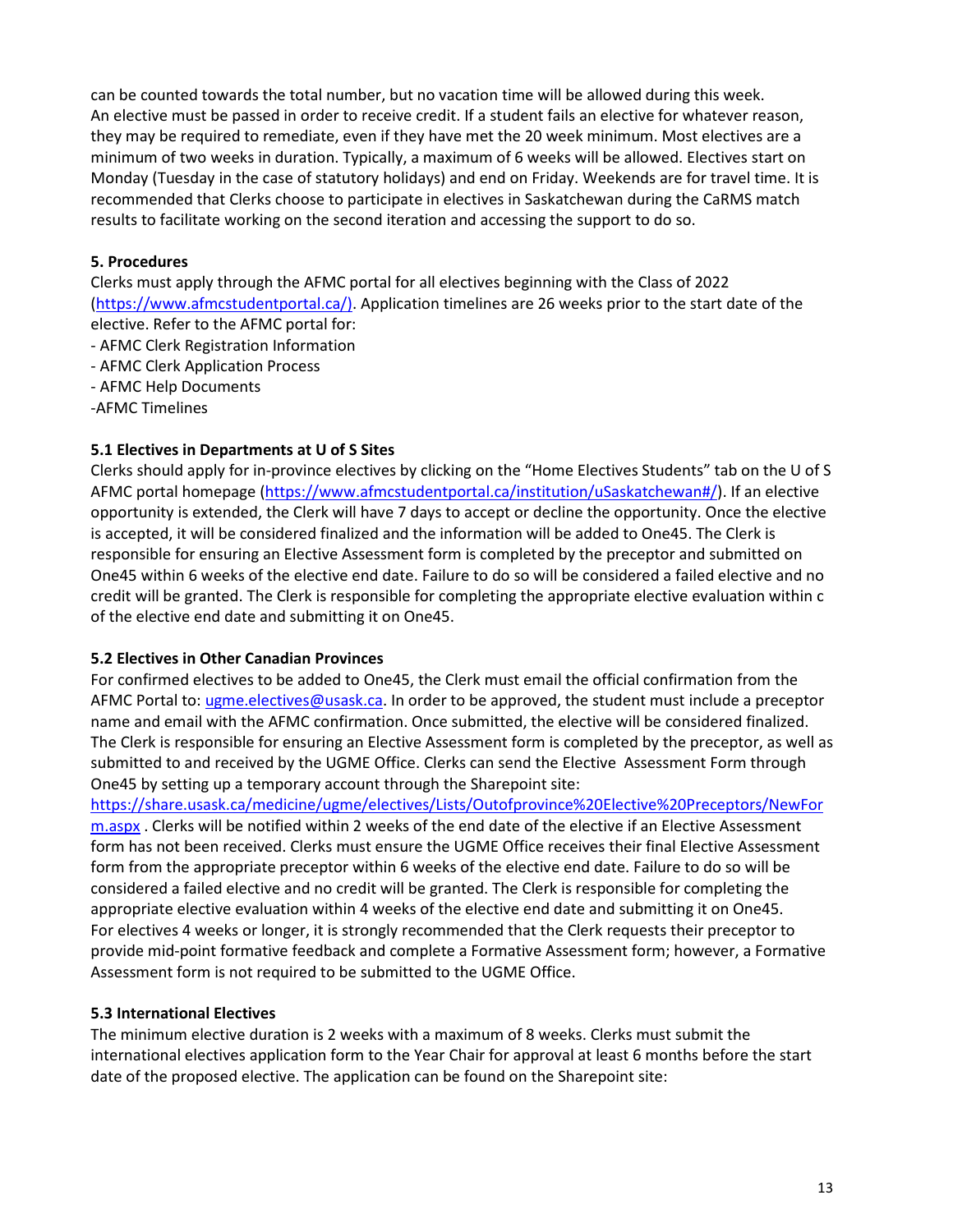[https://share.usask.ca/medicine/ugme/electives/\\_layouts/15/start.aspx#/SitePages/Home.aspx.](https://share.usask.ca/medicine/ugme/electives/_layouts/15/start.aspx#/SitePages/Home.aspx) A closer application time may be considered if the DSA pre-departure orientation from the Division of Social Accountability has already been completed; however, a minimum of 2 months prior to the start date of the elective is required. Clerks must meet with the Global Health Manager, Division of Social Accountability and participate in the DSA pre-departure orientation course, if they have not already done so. Participation is tracked. Please note that if the pre-departure orientation from the Division of Social Accountability has not been completed, this must be completed prior to the elective being approved. Clerks must register with the International Student and Study Abroad Center (ISSAC). ISSAC requires all students to complete the Travel Safety Plan as well as provide emergency contact information and confirmation of insurance. If the elective is deemed to be in a high-risk area as per ISSAC criteria, the Year Chair (or designate) will be notified and the elective will be denied. Appeals of denied international electives can be made to the Dean of Medicine with a carbon copy (cc) to the Manager, Undergraduate Medical Education.

The Clerk is responsible for ensuring the UGME Office (med.electives@usask.ca) has received confirmation of registration with the ISSAC office as well as the Division of Social Accountability. Once confirmations and the international elective form are received, the elective will be considered for final approval. The Year Chair will give final approval or rejection of the elective application and Clerks will be notified of either status. For approved electives to be added to One45, the Clerk must email the official confirmation of DSA orientation completion from the ISSAC to[:med.electives@usask.ca.](mailto:med.electives@usask.ca) Once submitted, the elective will be considered finalized. Failure to do so will result in the elective not counting towards the minimum number required.

Clerks may be required to purchase additional malpractice insurance depending on the elective location (Refer to article 15. Insurance for more details). Extra funding opportunities may exist through the Division of Social Accountability in the form of research and travel awards. Please contact the Division of Social Accountability Office for inquires and/or additional information.

The Clerk is responsible for ensuring an Elective Assessment form is completed by the International Elective preceptor and submitted to the UGME Office (ugme.electives@usask.ca). Clerks will be notified within 2 weeks of the end date of the elective if an Elective Assessment form has not been received. It is their responsibility to contact the preceptor and ensure the Elective Assessment form is completed. Clerks must ensure the UGME Office receives their final Elective Assessment form from the appropriate preceptor within 6 weeks of the elective end date. Failure to do so will be considered a failed elective and no credit will be granted. The Clerk is responsible for completing the appropriate elective evaluation within 4 weeks of the elective end date and submitting it on One45.

For electives 4 weeks or longer, it is strongly recommended that the Clerk requests their preceptor to provide mid-point formative feedback and complete a Formative Assessment form; however, a Formative Assessment form is not required to be submitted to the UGME Office.

The Clerk must participate in a post-elective debriefing with the Division of Social Accountability. This meeting will include feedback on the elective learning environment, overall learning experience, and any challenges faced. The Clerk should notify the UGME upon their return from their elective. If the Clerk requires further supports related to experiences during their elective, these will be facilitated through the Office of Students Affairs.

# **6.1 . Diversity Requirement**

Clerks must complete a minimum of 3 diversity electives, each a minimum of 2 weeks in length. This is defined as 3 different general areas (i.e. Internal Medicine, Surgery, Anesthesia, Emergency Medicine, Pediatrics, Psychiatry, Family Medicine, PM&R, Pathology, Radiology, Nuclear Medicine). Elective diversity allows the Clerk to experience a broader scope of medicine and may help with residency preparation. In addition, The University of Saskatchewan College of Medicine abides by the AFMC diversification policy [\(https://afmc.ca/media-releases/afmc-student-electives-diversification-policy](https://afmc.ca/media-releases/afmc-student-electives-diversification-policy) ):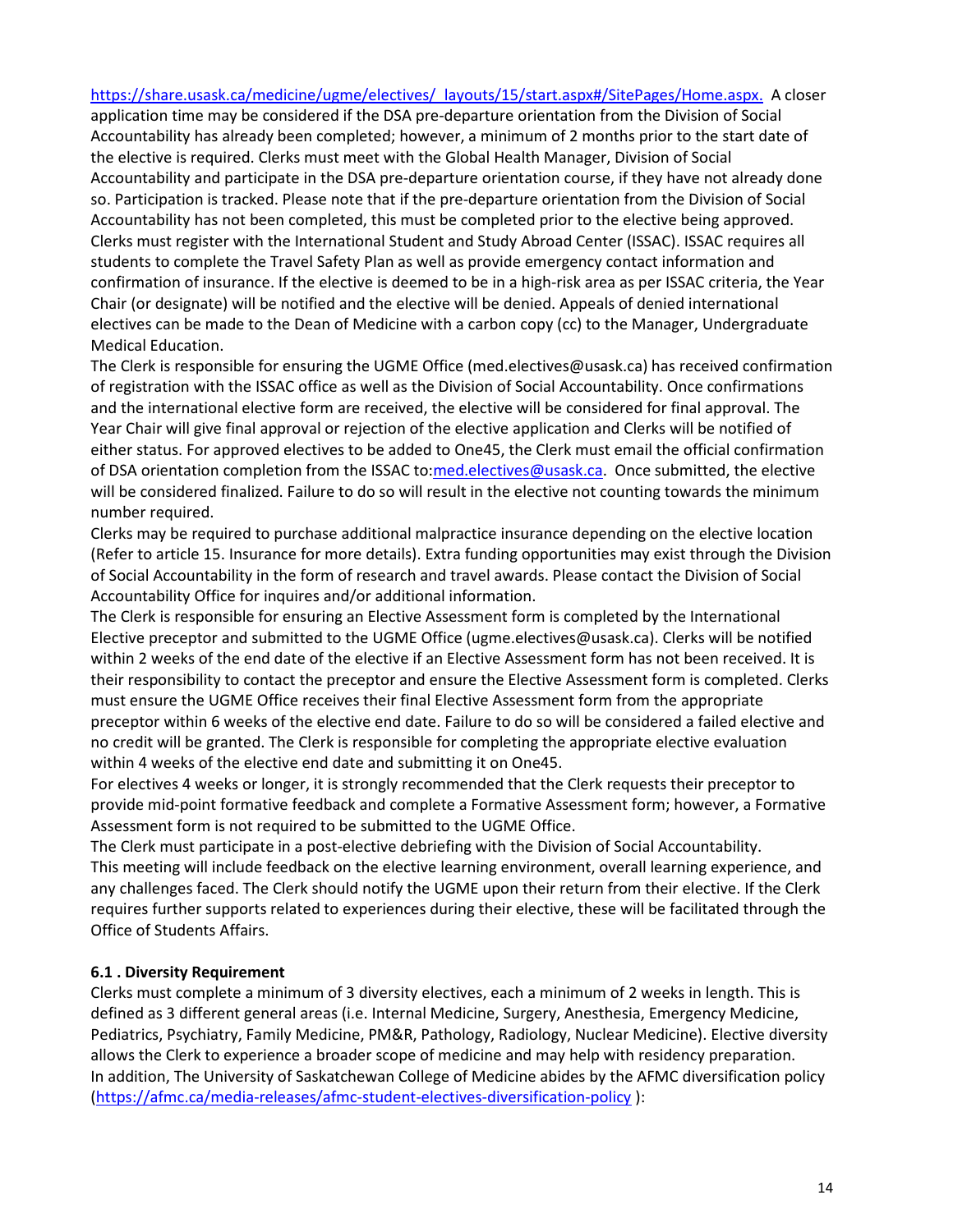"Undergraduate programs recognize their dual responsibility to ensure students undertake a full educational experience that prepares them for any potential career choice, while also optimizing their ability to engage in the increasingly competitive postgraduate match process. Undertaking elective experiences exclusively in a single discipline is pedagogically unsound and fails to provide students with a full exposure to potential career options. Consequently, we commit that, beginning with the Class of 2021, student elective opportunities cannot exceed a maximum of eight weeks in any single entry-level discipline. An entry-level discipline is an Entry Route in the [PGY-1 \(R1\)](https://afmc.ca/sites/default/files/30%20Entry%20Routes.pdf) match. Each of these entry-level disciplines leads to specialty certification with either the RCPSC or the CCFP. Electives in subspecialties that are part of a PGY-3 (R3) match (such as the subspecialties in Internal Medicine and Pediatrics) are counted as separate disciplines. As such, electives in these subspecialties do not count towards the 8-week maximum in the general specialty".

As such, the maximum time allowed in any one specialty, with the exception of Pediatrics and Internal Medicine subspecialties, will be 8 weeks.

# **6.2 Noncompliance**

Being outside the 8-week maximum in a specialty area (other than Internal Medicine and Pediatrics subspecialties), may put the student at a disadvantage when applying through CaRMS for a Residency position. If a student is found to have greater than 8 weeks in any one specialty (with the exception of Internal Medicine and Pediatrics subspecialtiy areas), the additional weeks will not count towards the minimum number electives required for completion of the electives course, and the student may be required to do remediation. Additionally, none of the comments from those electives will be allowed on the MSPR. The student may also be subject to a professionalism citing.

All students are responsible for counting their own number of weeks in each area. However, students should be aware that there will be random audits done with One45 to ensure compliance. Please note that Year 5 is unique and while this year must abide by the diversity policy, their previous years' electives do not count towards the maximum.

# **7. Vacation**

In Year 4, Clerks are entitled to 3 weeks of vacation: 1 week of their choice and 2 weeks during the December break. To ensure proper work-life balance and maintenance of overall wellness, it is strongly encouraged that all Clerks utilize the entirety of their allotted vacation time. Clerks may defer up to 1 week of vacation time from Year 3 in to Year 4.

Please note the maximum amount of time away from an elective in order to be considered complete is 3 days out of a 2-week elective. One-week electives can be counted towards the total number, however they cannot be combined with a week of vacation and count as 2 weeks of electives.

Clerks are discouraged from taking electives during the holiday break in December due to potential supervision concerns, as many clinical learning sites have fewer staff and residents during this time. If a Clerk proposes to undertake an elective during this time, the clerk must provide written documentation from their preceptor stating they will receive adequate supervision.

# **8. Additional (Early) Elective Time**

Clerks can be considered for an additional 1 week of elective time during Year 3 (to a maximum of 23 weeks total of electives). The Clerk must be in good academic standing as well as meeting expectations on all rotations to be considered and approved for additional elective time. The Year Chair must approve the extra elective time prior to beginning the elective application process. Clerks will not be approved, nor will receive credit, for more than 23 weeks of electives. Please note that even if an elective is completed in Year 3, all scheduled weeks of electives in Year 4 must still be completed (outside of vacation and education time).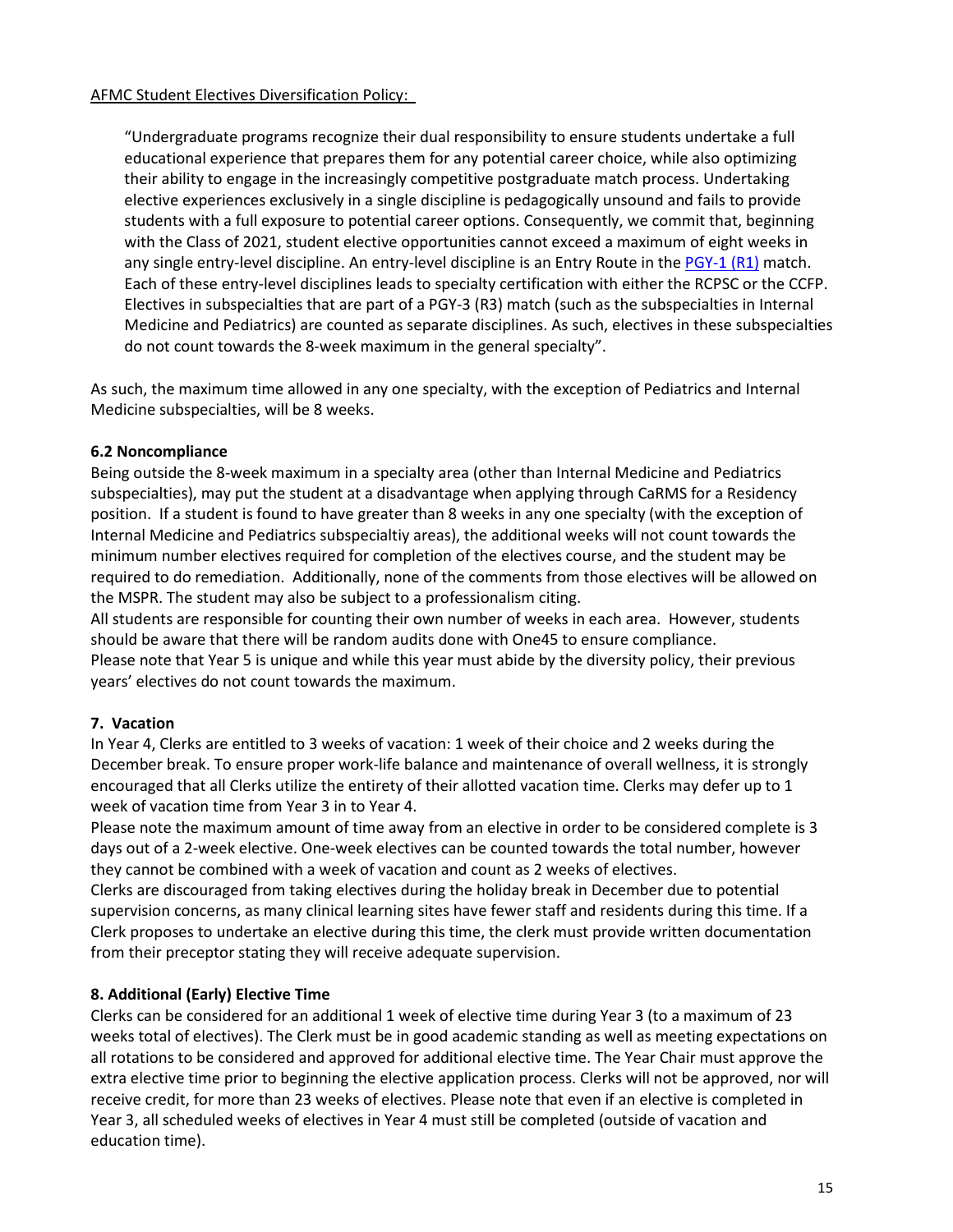# **9. Application Procedure for Additional (Early) Elective Time**

The Clerk must submit a written request to the Year Chair no later than 1 month prior to the start date of the elective. The request must include a description of the additional elective and rationale for why the additional elective time is needed. Additional elective time requested during the December break must be accompanied by correspondence from the proposed elective Department Coordinator indicating that there

will be adequate clinical supervision of the Clerk. The Clerk must also apply for and have vacation time approved prior to applying for elective.

The relevant Year Chair reviews additional elective requests. If the following criteria are met, the additional elective time will typically be approved:

- The clerk is in good academic standing;
- The request does not exceed the maximum 23 weeks of electives; and
- There is clear rationale for the additional elective time.

The Year Chair will communicate the application status to the Clerk as soon as possible, but ideally within 2 weeks of the request submission. If a request is rejected, the Clerk will be provided with an explanation. Application appeals can be submitted by the Clerk to the Assistant Dean, Academic.

# **10. Cancellation Policy**

Electives should be cancelled by the Clerk at least 4 weeks prior to the start date of the elective. Failure to do so will result in a discussion regarding professionalism and possible documentation through a Professionalism Report/Discussion Form. Exceptional circumstances requiring an elective cancellation will be considered. Clerks must notify the department where and when the elective was to take place. In addition, the UGME Office must be notified of the cancellation at[: ugme.elective@usask.ca.](mailto:ugme.elective@usask.ca) Please note that electives done at schools through the AFMC portal and international electives may have their own cancellation policy. Clerks will be expected to adhere to individual school's guidelines and procedures.

# **11. Immunizations**

All Clerks must have received their mandatory immunizations OR shown proof of immunity prior to the start date of all electives. This is generally required during the application process. Any Clerk not having met this requirement must report to the Occupational Health and Safety Office to update any missing immunizations. Immunization requirements are listed at:<https://afmcstudentportal.ca/immunization> For patient protection, all Clerks (who do not have medical contradictions) are expected to be immunized for influenza. Clerks will be advised of any updates to provincial or regional public health policies for Saskatchewan electives.

Additional immunization requirements (i.e. international electives) will be at the student's expense.

# **12. N95 Mask Fittings**

All Clerks are required to have a current and valid N95 mask fitting.

# **13. Police Information Check**

External electives generally require a current criminal record and may require a vulnerable person's check. These can be organized through the local Police Department. Please check the AFMC portal for individual school requirements. It is the student's responsibility to provide the UGME and CPSS with any changes to the original Criminal Record Check submitted for Clerkship.

# **14. Blood/Body Fluid Exposure**

The Medical Student Exposure to Infectious and Environmental Hazards Policy and local health region/authority occupational health procedure can be accessed at: [http://medicine.usask.ca/policies/medical-student-exposure-to-infectious-and-environmental](http://medicine.usask.ca/policies/medical-student-exposure-to-infectious-and-environmental-hazards.php)[hazards.php](http://medicine.usask.ca/policies/medical-student-exposure-to-infectious-and-environmental-hazards.php)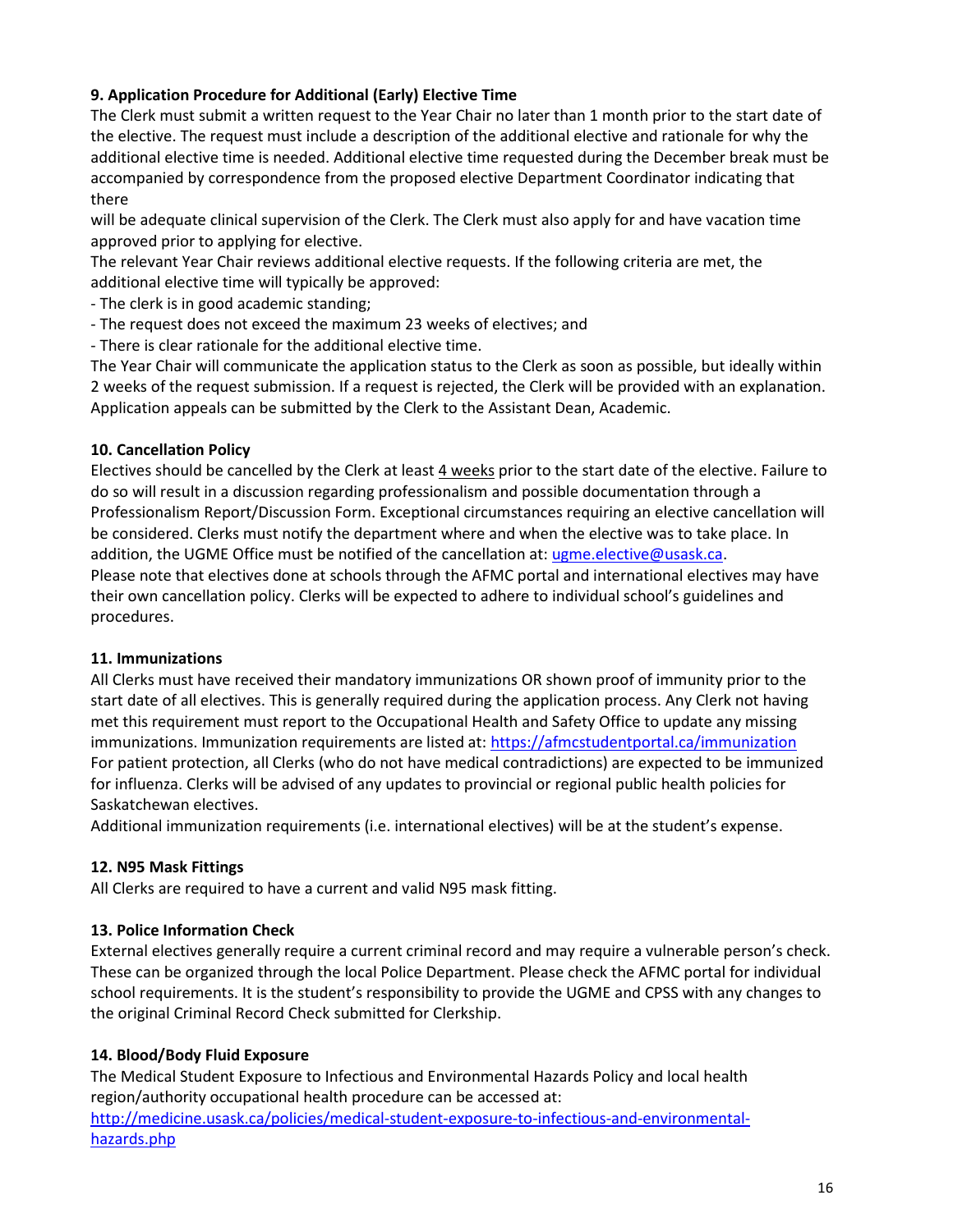# **15. Insurance**

University of Saskatchewan Clerks are covered under the U of S CURIE insurance policy for up to 25 weeks of electives. This includes any contractual liability, professional and malpractice liability, cross liability, and tenant's legal and employer's liability arising out of their elective duties. Coverage applies to any electives taken within Canada.

# **16. Distribution**

This policy will be distributed to students as well as Department Coordinators and Site Directors.

# **17. College of Medicine Responsibilities**

The Assistant Dean, Academic, is responsible for providing oversight to the overall administration of the Clerkship Electives Policy within the College of Medicine.

The Manager, Undergraduate Medical Education, with the assistance of the Undergraduate Medical Education Office, is responsible for the implementation, monitoring, maintenance, and evaluation of the Clerkship Elective Policy within the College of Medicine campus in Saskatoon, Saskatchewan.

# **18. Non-Compliance**

Clerks not complying with the procedures outlined above will have their elective cancelled and no credit received. Instances or concerns of non-compliance with the U of S Clerkship Elective Policy should be brought to the attention of the Vice-Dean, Education or the Associate Dean, Undergraduate Medical Education, within the College of Medicine.

# **19. Contact**

Sherry Pederson Manager, UGME Email: sherry.pederson@usask.ca Phone: (306) 966-6142 Fax: (306) 966-2601 3A20 Health Sciences Building, U of S 107 Wiggins Road Saskatoon, SK S7N 5E5

# **Research Project Module**

This can occur over the course of the Year or be concentrated during Term 2. Students will be expected to participate in a research project (bench research, clinical research) or medical education project. It is the student's responsibility to find an appropriate project and supervisor. Project objectives and deliverables will be reviewed prior to the start of the research project with the Year 5 chair/co-chair.

Project objectives, deliverables, and supervisor's approval will be due at the same time as the first reflection on September 13, 2021 by 23:59.

For assessment, students will be required to complete a research project report explaining their role, results obtained and writing a short abstract for their project.

The abstract will be due on March 20, 2022 by 23:59.

The second assessment will be a reflection of the research project which will be due on April 14, 2022.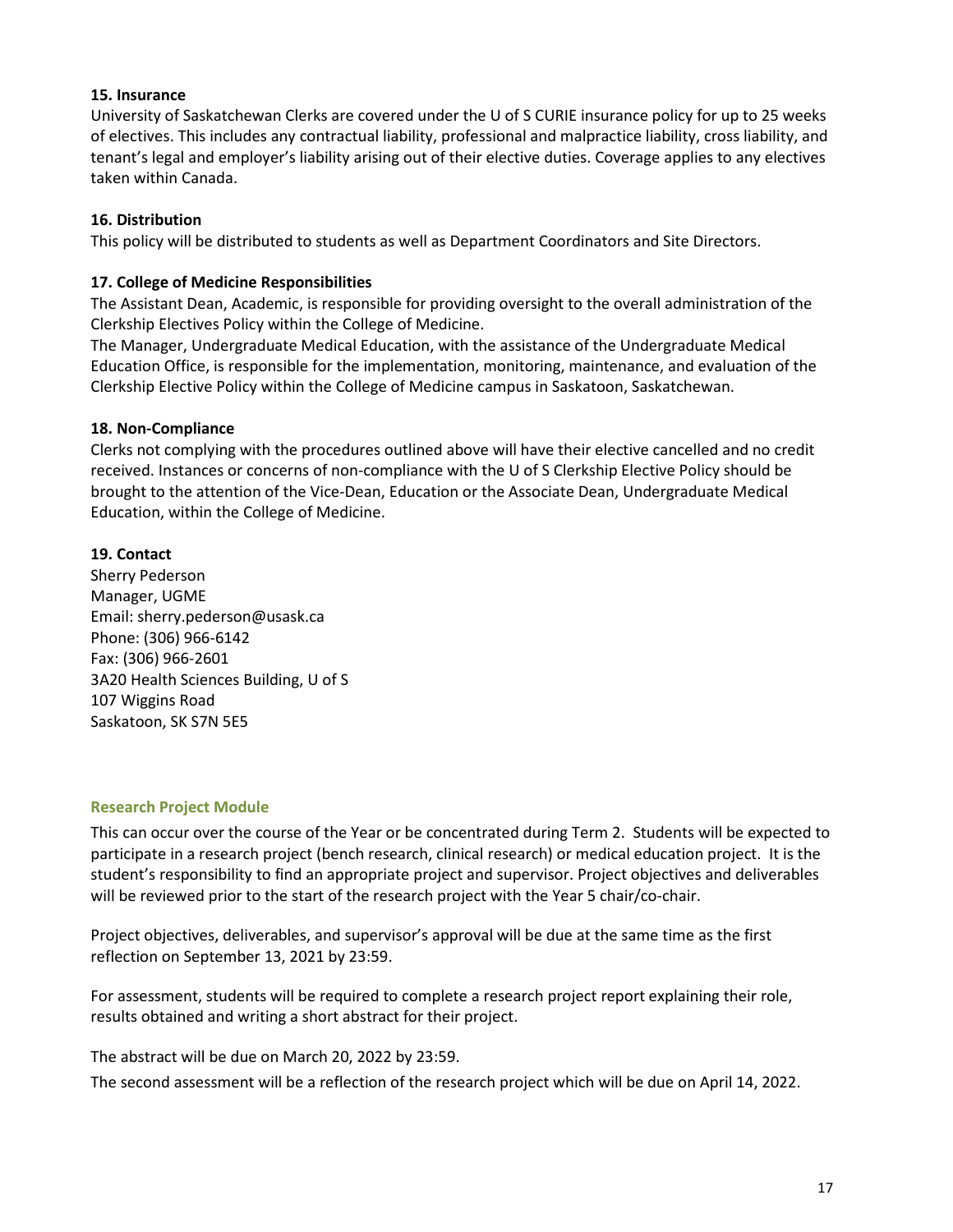# **Clinical Experiences Module**

This module will occur during Term 2. It is suggested for students to participate in clinic at least one day a week. However, it can be organized with the student's discretion but they must do a minimum of eight clinics during the Clinical Experiences Module. To optimize the students' clinical experiences, it is anticipated that the students will attend the clinics of more than one preceptor. It is encouraged to diversify clinics participated in so that the student will remain clinically sound in all areas. It is the student's responsibility to find preceptors for the clinics. Additionally, they must notify the UGME office [\(ugme.electives@usask.ca\)](mailto:ugme.electives@usask.ca) one week prior to the commencement of the clinic with the preceptor's contact information.

This module will be assessed through Clinical Summative Assessments. One Summative Assessment will be required per clinic. Each Summative Assessment will equally contribute to the final mark.

# **Teaching Within Year 5**

Students will have the opportunity to participate in teaching of more junior colleagues. Opportunities to teach may be beneficial for both undergraduate students, and for the individuals themselves, to assist with future professional and career development.

Year 5 students will be considered eligible to teach in the following situations:

- Their Year 5 Chair has approved involvement in undergraduate teaching as part of their Year 5 program, as demonstrated by a letter or email of support.
- They have consistently demonstrated appropriate professional behaviours during completion of their MD program. The Associate Dean UGME will be consulted regarding prior professionalism concerns when a Year 5 student is being invited to teach; students for whom concerns with professionalism have resulted in a hearing of the Professionalism Panel will be considered to be ineligible to teach unless the Associate Dean UGME advises otherwise.
- They complete teaching training facilitated by Faculty Development. This training will be offered to Year 5 students who have requested to teach, and should be completed prior to their first teaching session.
- To continue to remain eligible to teach, Year 5 students will maintain a strong teaching record and demonstrate ongoing professional behaviour.
- Be assigned a clinical faculty teacher mentor to observe one/two (specified number) sessions to ensure that the graduate is providing appropriate teaching and assessment.

Year 5 students may be invited to participate in teaching in the following types of sessions in the undergraduate program:

- Small group sessions in pre-clerkship Clinical skills courses,
- Small group Clinical Reasoning Case sessions in pre-clerkship Clinical Integration courses,
- Small group case-based sessions in Foundations (only with the approval of the Module Director)
- OSCE exams in pre-clerkship (only with the approval of the Course Director)
- Remediation sessions in pre-clerkship Clinical Skills courses (only with the approval of the Course Director)
- Reassessments in pre-clerkship Clinical Skills courses (only with the approval of the Course Director and Academic Director)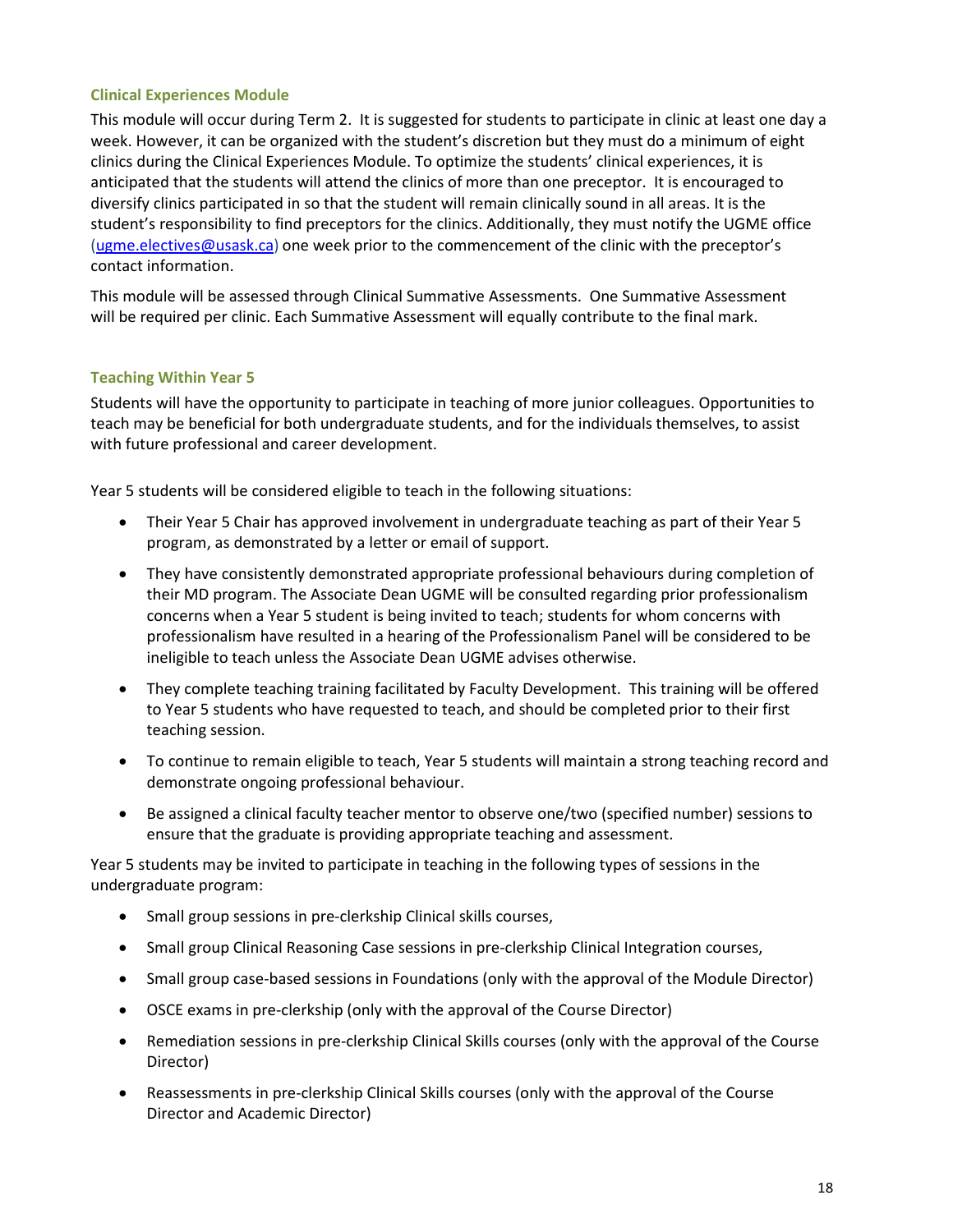Note that non-licensed recent MD graduates/Year 5 students will not be invited to participate in the following sessions (which typically require more extensive prior clinical experience) except if it is within an area of special interest or additional education, and with the approval of the Course Director:

- Ethics small group sessions
- Advanced Communication Skills small group sessions
- OSCE exams in clerkship

Recruitment will be completed by the relevant Administrative staff at the campus, after eligibility to teach has been confirmed. Note that teaching hours are not guaranteed as faculty requirements to teach must also be accommodated. The Administrative staff member will confirm scheduled teaching hours, and any changes to teaching schedule, with Year 5 students. The Year 5 student is responsible for letting the relevant Administrative staff member know as soon as possible if they are unable to teach at the scheduled time. Non-notification, late cancellations, late attendance or missing sessions may result in cancellation of future involvement in teaching.

# **Supervision of Teaching**

- Year 5 students will receive orientation materials for their teaching sessions, and are expected to attend scheduled in-person orientations to ensure they are familiar with the objectives, planned teaching format, and assessment. They should contact the relevant Module or Course Director with any questions about the objectives, teaching format or assessment.
- Year 5 students will be assigned, where possible, a clinical faculty teacher mentor to observe one/two sessions to ensure that the graduate is providing appropriate teaching and assessment.
- At the end of each term, instructor evaluations for the sessions will be reviewed by the Module/Course Director and, if there are any concerns regarding teaching performance, the Module/Course Director will notify the relevant Year Chair and Academic Director. If there are any concerns regarding teaching performance, a meeting will be held with the instructor to discuss ways to improve teaching performance. If significant concerns are identified through instructor evaluations or other routes, it may result in discontinuation of future involvement in teaching.
- Year 5 students involved in undergraduate teaching are encouraged to participate in teaching improvement sessions through the Faculty Development Division, as their schedules allow. These opportunities are outlined on the College of Medicine **Faculty Development website.**
- Year 5 students involved in undergraduate teaching are expected to adhere to Instructor Commitments outlined in the U of S Learning Charter and the Guiding Principles outlined in the MD Program Procedures for Concerns with Medical Student Professional Behaviour, and to be familiar with and adhere to UGME policies and procedures relevant to teaching. Behaviour that is inconsistent with the expectations may result in cancellation of future involvement in teaching.
- Year 5 students may wish to include teaching involvement on documentation in applying for postgraduate training, and may request a letter confirming teaching involvement from the UGME office; requests for confirmation may be directed to the Program Manager or Academic Director.

# **Remuneration for Teaching**

Year 5 students will receive time release from their other Year 5 course activities in order to participate in teaching, but will not be separately remunerated.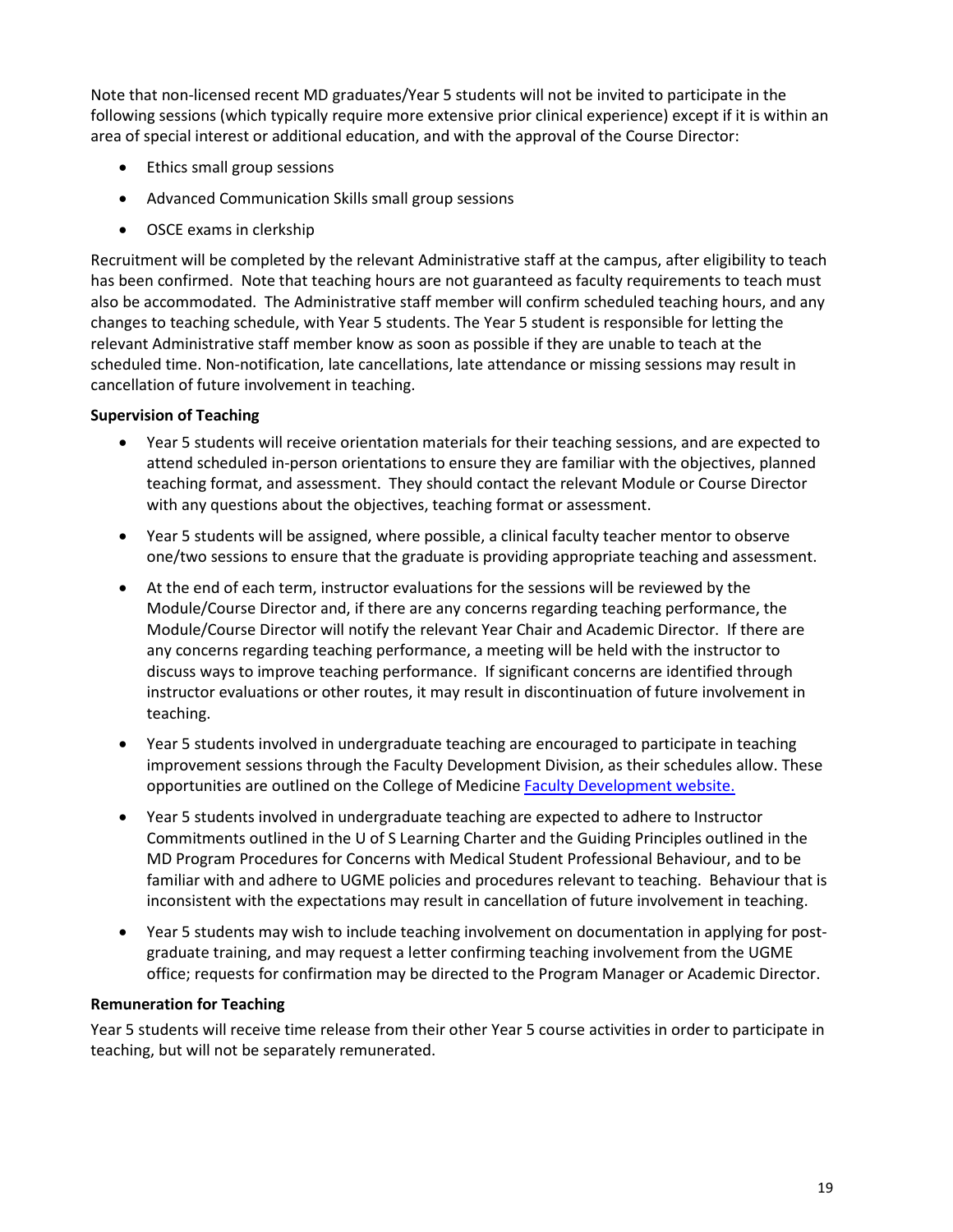# **IMPORTANT AND RELEVANT STUDENT INFORMATION**

The following information is extremely important for your success in medical school. Please refer to the [UGME Policies](http://medicine.usask.ca/students/undergraduate/policies.php) page and th[e Student Information Guide](http://medicine.usask.ca/documents/ugme/syllabi/StudentInfoGuide20152016.pdf) for the following policies.

**UGME CONTACT INFORMATION EMAIL COMMUNICATIONS ETHICS AND PROFESSIONALISM PROGRAM EVALUATION GUIDELINES FOR PROVIDING FEEDBACK\ EMERGENCY PROCEDURES MD PROGRAM ATTENDANCE POLICY ASSESSMENT POLICY PROMOTION STANDARDS CONFLICT OF INTEREST NON-INVOLVEMENT OF HEALTH CARE PROVIDERS IN STUDENT ASSESSMENT APPEALS PROCEDURES STUDENT DISCRIMINATION, HARRASSMENT, AND MISTREATMENT PROCEDURE ACCOMMODATION OF STUDENTS WITH DISABILITIES** 

**TECHNICAL STANDARDS – ESSENTIAL SKILLS AND ABILITIES REQUIRED FOR THE STUDY OF MEDICINE <https://medicine.usask.ca/policies/com-technical-standards.php#relatedForms>**

 **OFFICE OF STUDENT AFFAIRS** 

<u>.</u>

**Where a specific College of Medicine policy or procedure does not exist, the College refers to the U of S Academic Courses Policy at** <http://policies.usask.ca/policies/academic-affairs/academic-courses.php>

# **UNDERGRADUATE MEDICAL EDUCATION ASSIGNMENT SUBMISSION POLICY**

Any assignment submitted after 23:59 SK time on the specified date is deemed late (unless otherwise specified).

All due dates or timelines for assignment submission are published in the student course syllabus<sup>1</sup>.

A late assignment may still be submitted up to three consecutive calendar days (72 hours) from the original deadline for that assessment. The assignment must be submitted to the appropriate year Administrative Coordinator in Saskatoon, or the Pre-Clerkship Coordinator in Regina for years 1-2. Years 3- 4 must submit to the Rotation Coordinator. The student, if submitting a late assignment that is deemed to be at or above the pass mark for that assignment will receive the pass mark for the assignment. If it is assessed as below the pass mark, the student will receive the actual grade assigned for the assignment.

Any late assignments not submitted by 23:59 on the third day will receive a mark of 0%. After this period, all mandatory assignments must still be submitted, or the student will be deemed to be missing a course

 $1$  Canvas routinely updates their systems on certain Wednesday evenings. In the event that Canvas is down for scheduled maintenance or due to technical difficulties, assignments are to be submitted by 0900 the following morning.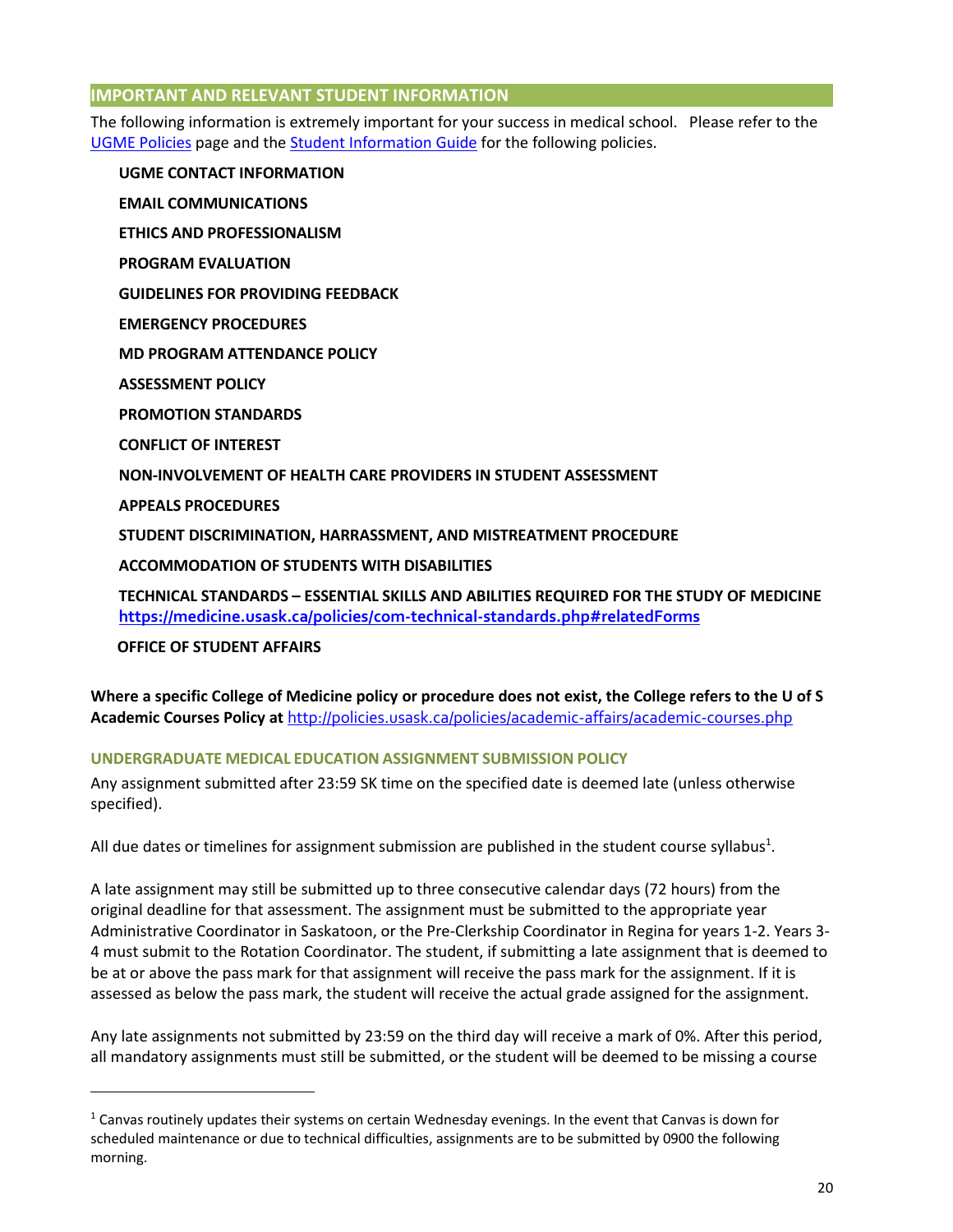component, which will result in an incomplete course. Subsequent academic consequences will be determined at the promotions committee meetings.

In addition to the consequences specified herein, students submitting mandatory assignments late should anticipate a meeting to discuss professionalism, which may result in associated documentation.

**All requests for a deferral of an assignment due date must be received a minimum of 72 hours prior to the deadline.** All such requests must be sent to the Course Director or Rotation Coordinator and copied to the relevant Administrative Coordinator. The course director, in consultation with the year chair and appropriate course/module/rotation director will make a final decision and notify the student of the outcome. Exceptional, unforeseen circumstances will be considered on an individual basis as above.

# **CITATION FORMAT**

Unless otherwise specified by the course or module director, the expected citation format is that of the International Committee of Medical Journal Editors (ICMJE). Examples of this citation format are available a[t www.nlm.nih.gov/bsd/uniform\\_requirements.html](http://www.nlm.nih.gov/bsd/uniform_requirements.html)

## **PROFESSIONALISM**

Students can be deemed unsuccessful on any course assessment for not achieving course expectations of professionalism. This would include, but is not limited to, any unapproved absences from a mandatory session, and/or submission of late assignments. Students failing to meet professional expectations in the course should anticipate a meeting with the module/course directors and/or year chair to discuss the concern, which may result in associated documentation. For further information on professionalism, please refer to the UGME procedures for concerns with medical student professional behavior. <http://medicine.usask.ca/policies/professionalism-standard-operating-procedure.php>

# **RECORDING OF THE LECTURES**

Most lectures will be recorded and posted to the course Canvas site under Course Materials. However, each lecturer reserves the right to choose whether or not their lectures will be recorded. Lecture recordings are not intended to be a replacement for attending the session but rather to enhance understanding of the concepts.

Please remember that course recordings belong to your instructor, the University, and/or others (like a guest lecturer) depending on the circumstance of each session, and are protected by copyright. Do not download, copy, or share recordings without the explicit permission of the instructor.

For questions about recording and use of sessions in which you have participated, including any concerns related to your privacy, please contact the UGME administrative coordinator for this course. More information on class recordings can be found in the Academic Courses Polic[y https://policies.usask.ca/policies/academic-affairs/academic-courses.php#5ClassRecordings.](https://policies.usask.ca/policies/academic-affairs/academic-courses.php#5ClassRecordings)

### **REQUIRED VIDEO USE:**

At times in this course you may be required to have your video on during video conferencing sessions, in order to support observation of skills, to support group learning activities, or for exam invigilation. It will be necessary for you to use of a webcam built into or connected to your computer.

For questions about use of video in your sessions, including those related to your privacy, contact your instructor.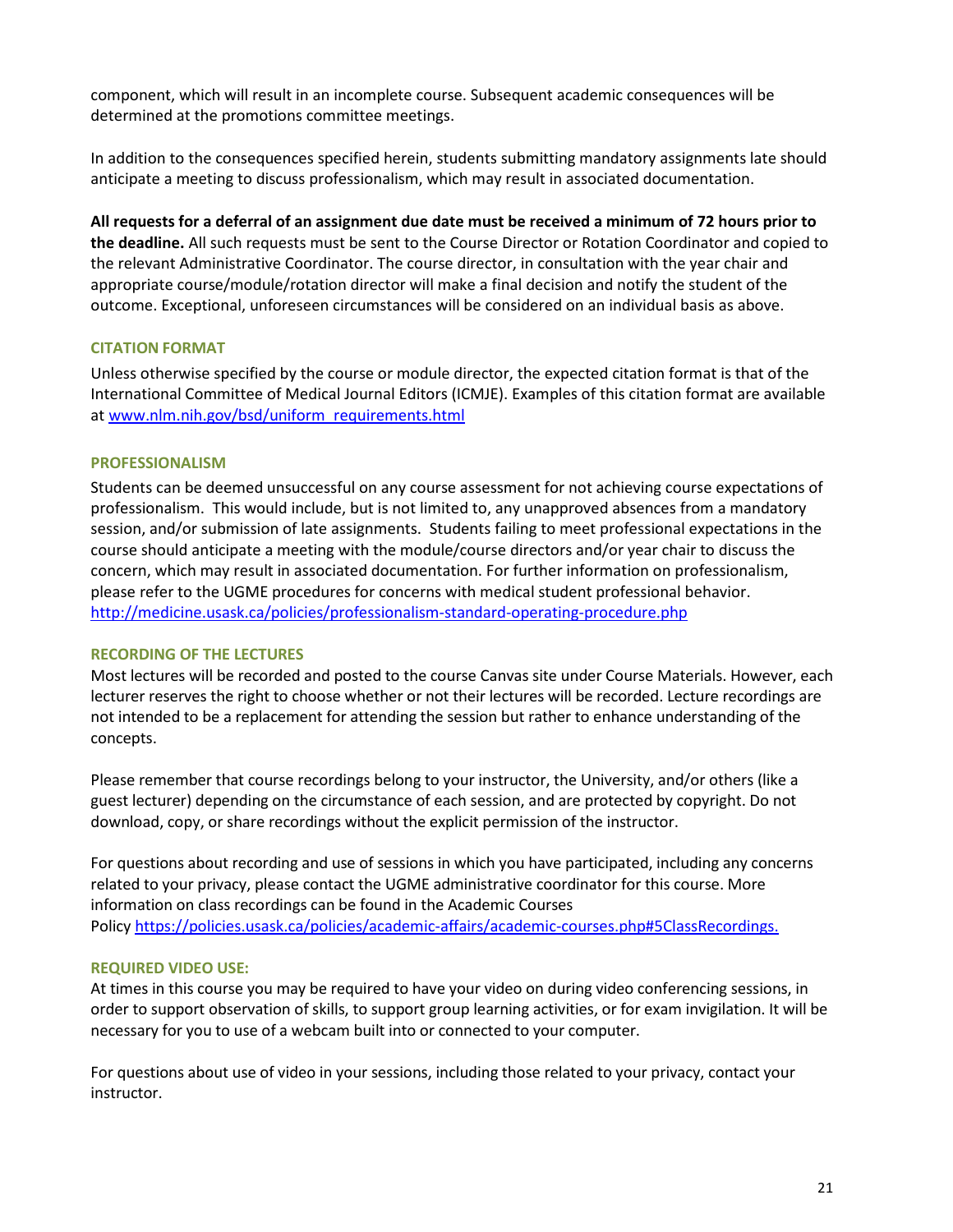## **COPYRIGHT**

Course materials are provided to you based on your registration in a class, and anything created by your professors and instructors is their intellectual property and cannot be shared without written permission. If materials are designated as open education resources (with a creative commons license) you can share and/or use in alignment with th[e CC license.](https://openpress.usask.ca/authoring/chapter/creative-commons-licenses/) This includes exams, PowerPoint/PDF slides and other course notes. Additionally, other copyright-protected materials created by textbook publishers and authors may be provided to you based on license terms and educational exceptions in the Canadian Copyright Act (se[e http://laws-lois.justice.gc.ca/eng/acts/C-42/index.html\).](http://laws-lois.justice.gc.ca/eng/acts/C-42/index.html)

**Before you copy or distribute others' copyright-protected materials, please ensure that your use of the materials is covered under the University's Fair Dealing Copyright Guidelines available a[t https://library.usask.ca/copyright/general-information/fair-dealing-guidelines.php](https://library.usask.ca/copyright/general-information/fair-dealing-guidelines.php)**. For example, posting others' copyright-protected materials on the open web is not covered under the University's Fair Dealing Copyright Guidelines, and doing so requires permission from the copyright holder. For more information about copyright, please visi[t https://library.usask.ca/copyright/index.phpw](https://library.usask.ca/copyright/index.php)here there is information for students available at [https://library.usask.ca/copyright/students/rights.php,](https://library.usask.ca/copyright/students/rights.php) or contact the University's Copyright Coordinator at<mailto:copyright.coordinator@usask.ca>or 306-966-8817.

# **INTEGRITY DEFINED (FROM THE OFFICE OF THE UNIVERSITY SECRETARY)**

Although learning in a remote context is different, the rules and principles governing academic integrity remain the same. If you ever have questions about what may or may not be permitted, ask your instructor. Students have found it especially important to clarify rules related to exams administered remotely and to follow these carefully and completely.

The University of Saskatchewan is committed to the highest standards of academic integrity [\(https://academic-integrity.usask.ca/\)](https://academic-integrity.usask.ca/). Academic misconduct is a serious matter and can result in grade penalties, suspension, and expulsion.

# **Prepare for Integrity**

Students are expected to act with academic integrity.

- Students are encouraged to complete the Academic Integrity Tutorial to understand the fundamental values of academic integrity and how to be a responsible scholar and member of the USask community (tutorial link: [https://libguides.usask.ca/AcademicIntegrityTutorial\)](https://libguides.usask.ca/AcademicIntegrityTutorial).
- Students can access campus resources that support development of study skills, time and stress management, and ethical writing practices important for maintaining academic integrity and avoiding academic misconduct.

### **Responses to Misconduct**

Students are expected to be familiar with the academic misconduct regulations [\(https://governance.usask.ca/student-conduct-appeals/academic-misconduct.php#About\)](https://governance.usask.ca/student-conduct-appeals/academic-misconduct.php#About).

- Definitions appear in Section II of the academic misconduct regulations.
- The academic misconduct regulations apply regardless of type of assessment or presence of supervision during assessment completion.
- Students are advised to ask for clarification as to the specific expectations and rules for assessments in all of their courses.
- Students are urged to avoid any behaviour that could result in suspicions of cheating, plagiarism, misrepresentation of facts. Students should note that posting copyrighted course materials (e.g., notes, questions, assignments or exams) to third party websites or services or other forum or media without permission is an academic or non-academic misconduct offense.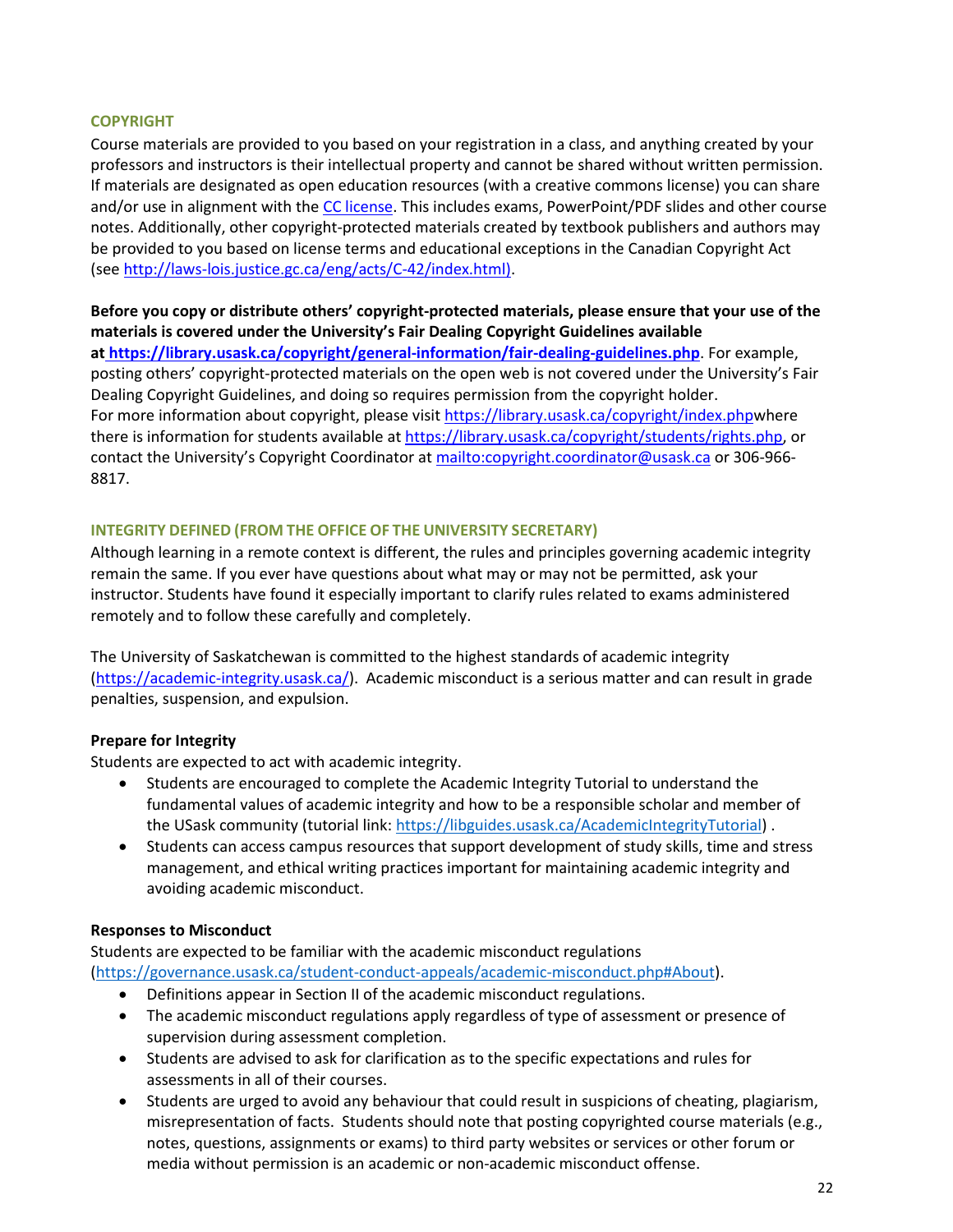Non-academic offenses are dealt with under th[e Standard of Student Conduct in NonAcademic Matters](https://governance.usask.ca/student-conduct-appeals/non-academic-misconduct.php)  [and Regulations and Procedures for Resolution of Complaints and Appeals.](https://governance.usask.ca/student-conduct-appeals/non-academic-misconduct.php)

# **EXAMINATIONS WITH ACCESS AND EQUITY SERVICES (AES)**

Students who have disabilities (learning, medical, physical, or mental health) are strongly encouraged to register with Access and Equity Services (AES) if they have not already done so. Students who suspect they may have disabilities should contact the Student Affairs Coordinator at the Office of Student Affairs (OSA) for advice and referrals. In order to access AES programs and supports, students must follow AES policy and procedures. For more information, check

<https://students.usask.ca/health/centres/access-equity-services.php>or contact AES at 306-966-7273 or aes@usask.ca.

Students registered with AES may request alternative arrangements for mid-term and final examinations.

Students must arrange such accommodations through the Office of Student Affairs (OSA) by the stated deadlines. Instructors shall provide the examinations for students who are being accommodated by the deadlines established by OSA.

## **STUDENT SUPPORTS**

# **COLLEGE OF MEDICINE, OFFICE OF STUDENT AFFAIRS**

Student Affairs offers confidential support and advocacy at arm's length from the academic offices.

For more information please contact:

COM Student Affairs Coordinator (Saskatoon), Edith Conacher at [edith.conacher@usask.ca o](mailto:edith.conacher@usask.ca)r (306) 966-4751

COM and the School of Rehabilitation Science Coordinator (Saskatoon), Bev Digout at [bev.digout@usask.ca](mailto:bev.digout@usask.ca) or (306) 966-8224

Administrative Assistant (Saskatoon), Kacia Whilby at [kacia.whilby@usask.ca](mailto:kacia.whilby@usask.ca) or (306) 966-7331

COM Student Affairs Coordinator (Regina), Lisa Persaud at [lisa.persaud@saskhealthauthority,ca](mailto:lisa.persaud@saskhealthauthority,ca) or (306) 766-0620

Student Affairs Director, Dr. Nicole Fahlman (Regina) a[t nicole.fahlman@usask.ca](mailto:nicole.fahlman@usask.ca) or (306) 209-0142

Student Affairs Director, Dr. Tiann O'Carroll (Regina) at [tiann.ocaroll@usask.ca](mailto:tiann.ocaroll@usask.ca) or (306) 529-0777

OSA Associate Michelle Grove at michelle.grove@saskhealthauthority.ca or (306) 766-0553

COM Student Affairs Director (Prince Albert) Dr. Dale Ardell a[t drardellpc@sasktel.net](mailto:drardellpc@sasktel.net) or (306) 763-8888

# **ACADEMIC HELP FOR STUDENTS**

The University Library offers a range of learning and academic support to assist USask undergrad and graduate students. For information on specific services, please see the Learning page on the Library web site [https://library.usask.ca/support/learning.php.](https://library.usask.ca/support/learning.php)

Remote learning support information<https://students.usask.ca/remote-learning/index.php> Class and study tips<https://students.usask.ca/remote-learning/class-and-study-tips.php> Remote learning tutoria[l https://libguides.usask.ca/remote\\_learning](https://libguides.usask.ca/remote_learning) Study skills materials for online learnin[g https://libguides.usask.ca/studyskills](https://libguides.usask.ca/studyskills)  A guide on netiquette, principles to guide respectful online learning interactions

<https://teaching.usask.ca/remote-teaching/netiquette.php>